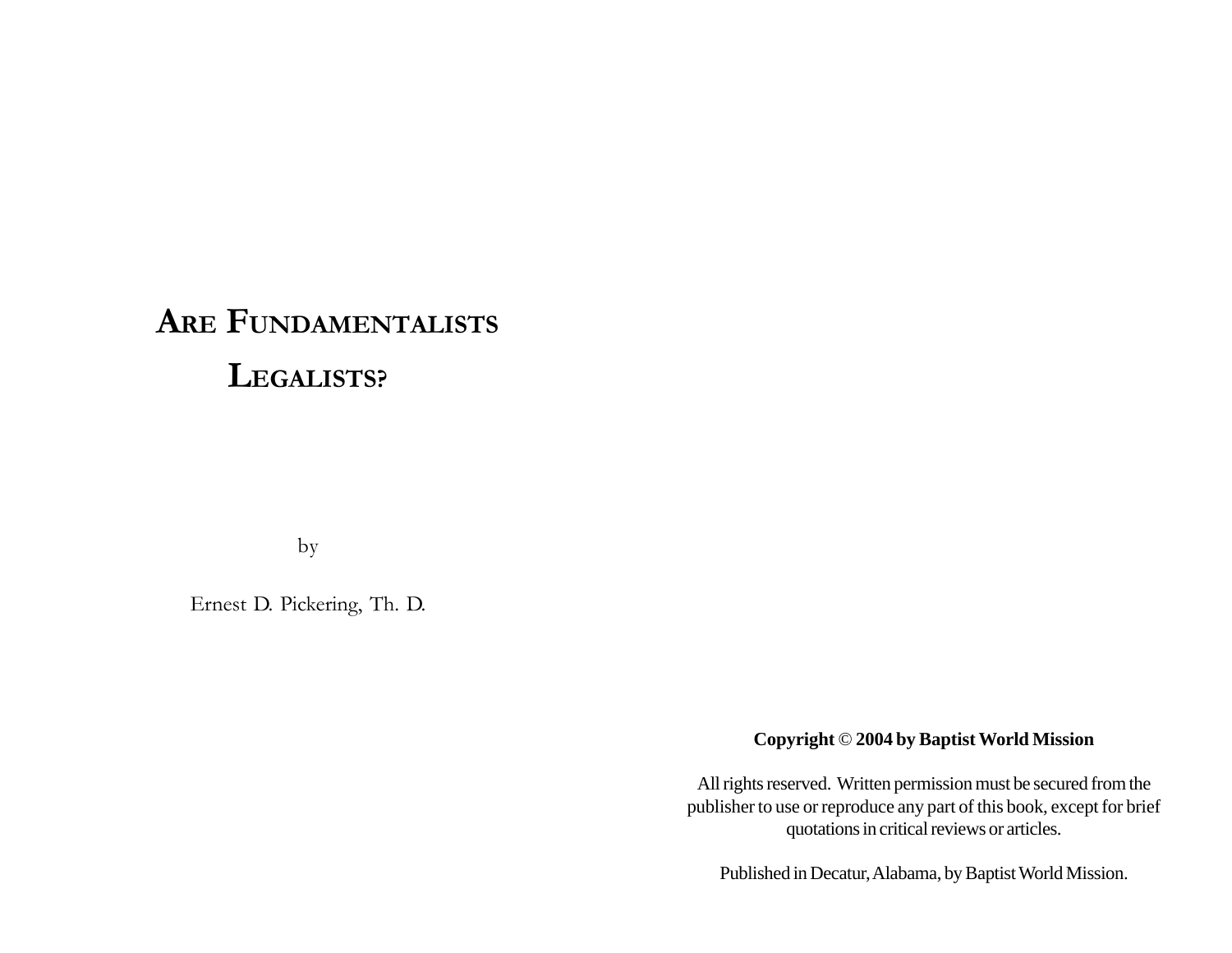# **ARE FUNDAMENTALISTS LEGALISTS?** A Reply to Charles Swindoll

Are fundamentalists legalists? Have they been engaged for years in a conspiracy to rob believers of their liberty in Christ? Do they equate spirituality with a certain kind of hairstyle or the absence of makeup? Do they believe adherence to a man-made list of "do's" and "don'ts" is a mark of the Spirit-controlled life? Is it time for born-again Christians to celebrate their deliverance from outmoded, ridiculous, unbiblical, man-made rules? In his book *Grace Awakening* (Word Publishing, 1990), Charles (Chuck) Swindoll has delivered a broadside against those whom he calls "legalists." Coming from such a well-known author and evangelical leader, the book has considerably more impact than might otherwise be the case. Few contemporary evangelical writers command as large a following as Swindoll. His books seem to sprout like dandelions, and his style appeals to a large segment of the evangelical reading public. Added to that, he has been named to the presidency of Dallas Theological Seminary, and one must recognize that whatever he writes has considerable clout. Furthermore, the viewpoint espoused in his book finds a sympathetic audience with some fundamentalists who have become "bent out of shape" with what they view as the pettiness of certain segments of fundamentalist thinking. We are afraid, given impetus by the writing of Swindoll, that some are about to "throw the baby out with the bath water."

#### **WHAT IS THE ISSUE?**

At least four major points are made in *Grace Awakening*. These are as follows:

- 1. Bible-believing churches have overemphasized the "negatives" in Christian conduct.
- 2. The New Testament teaching on grace gives wider latitude in Christian living than has historically been accepted by evangelical Christians.
- 3. Under grace we are not to be judgmental of the conduct of other believers, but allow them to establish their own standards of life.
- 4. Grace, properly understood, frees us from man-made strictures and enables us to truly enjoy a life of spiritual freedom.

As mentioned above, this strain of reasoning strikes a responsive chord in the minds of many contemporary Christians. The response of many could be, "Let's be done with all these silly rules and regulations. Good riddance!" Before accepting the above postulates, some mature and scriptural thinking needs to be done: "Prove all things [test everything]; hold fast that which is good" (1 Thess. 5:21). Everything must be tested by the infallible standard, the Word of God.

The complaint is made that many churches have become pharisaical in their outlook and that they major on the minutiae of life rather than upon the great life-building truths of Scripture. Too many Christians are fussing about the length of one's skirts or the size of one's bathing suit to the neglect of "the weightier matters of the law." The book on grace is chock full of inflammatory phrases, which are not so gracious. Such phrases are calculated to prejudice the reader against these who may not accept the general line of thought found in the book. "Grace-destroyers" engage in "guilt trips, shame techniques, and sneaky manipulation" (p. 62). They produce many "lists of do's and don'ts" (p. 63). They are "suspicious" and "negative" (p. 60), as well as "self-righteous and "rigid" (p. 45). These "grim, joyless, frowning saints" (p. 103) specialize in "dogmatism and Bible-bashing" (pp. 227, 229).

But the writer is not done. Churches today are full of "squint-eyed legalists spying out and attacking another's liberty" (p. 94) and exerting "rigid controls" (p. 127). They are "grace-killers" (p. 129) who "bully their way" (p. 157) by means of "religious rigidity" (p. 156).

The above is only a sample of language that fills the book. It is amazing that the current heralded "awakening of grace" has not evidenced itself in somewhat more temperate language. Fundamental, Bible-believing churches (Swindoll uses the term "evangelical") that have endeavored to take a stand for righteous living take a beating with the bludgeon of the doctrine of grace.

As one who has been associated with the fundamentalist movement for about 50 years, I believe Swindoll's analysis is skewed, biased, and inaccurate. While there are certainly blemishes and warts on the face of fundamentalism, I do not believe the movement as a whole can be characterized as he has done in this work.

There are certainly points with which we would agree in Swindoll's book. Salvation is by grace apart from any human merit or works. This is a point beyond dispute if one accepts the plain testimony of the New Testament.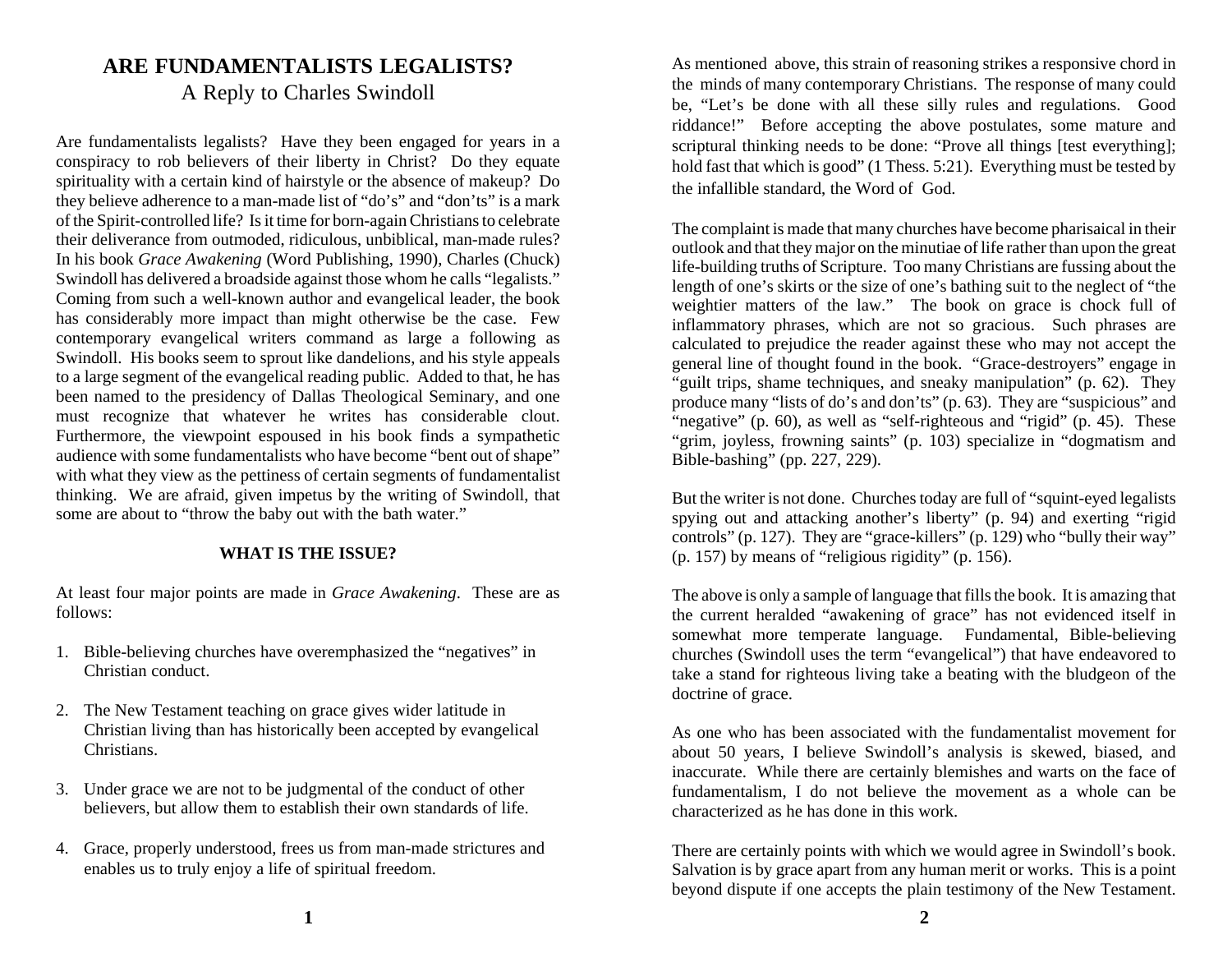Swindoll articulates this, and to it we would say a hearty "amen." He also upholds sanctification as an on-going work of grace and personal holiness, which is not produced by obedience to human regulations. There is also a good chapter on "Grace Giving," which reminds us of the true source of responsible Christian stewardship.

However, the major thrust of the book is an effort to dethrone what Swindoll calls "legalism." While we have no personal animosity toward its author, we believe the book to be very dangerous to the cause of Christ.

#### **WHAT FACTORS HAVE SPAWNED THE EMPHASIS UPON "AWAKENING GRACE"?**

Books are generally born out of a matrix of ideas or circumstances. What are some factors contributing to the rise in popularity of the positions espoused by Swindoll?

## **FACTORS FROM WITHIN FUNDAMENTALISM**

There has certainly been a lack of proper balance with some fundamentalists. Human beings have a hard time developing a balanced approach to life, and fundamentalists are no exception. Some people "major on the minors and minor on the majors." They make a "mountain out of a molehill." This has confused and angered people. Proper employment of the Word of God will render its readers "complete" (KJV - "perfect"). That is, they will be "well-fitted" for their duties; they will be balanced, having all the spiritual qualities in proper relationship. Failure to demonstrate a balance between the negatives and the positives of the Christian life has caused a backlash on the part of some.

To our shame, we must admit in some quarters of fundamentalism there has been a dearth of consistent, theological, and contextual biblical exposition. There has been a great deal of loud and dogmatic proclamation without the necessary exegesis to back it up. Many fundamentalist preachers have specialized in catchy themes and pungent exhortations but have failed to teach their people the great truths of Scripture in a cohesive and practical fashion. There needs to be more attention to the art of doctrinal preaching.

Perhaps there has also been an overreaction to the moral looseness of our day. One hesitates to venture into this area for fear of being misunderstood. Certainly all who revere the Word of God should stand unalterably opposed to all aspects of the moral filth pervading our society. We cannot become professional "garbage removers." While attempting to rid ourselves of the garbage, we must also spread a bountiful table of delectable spiritual

morsels for the people of God. Some, perhaps, have specialized in denouncing all the evils of the day without feeding the flock of God. While endeavoring to be true to God's holy standards in enforcing certain codes of conduct and dress, we have often failed to show how our standards are based upon principles found in the Bible. We have told our youth what they are not to do without telling them why they are not to do it. We ought not to forsake our efforts to maintain standards of Christian conduct, but we should, in the process, be certain the standards are based upon a proper application of truths set forth in Scripture. Not all current sins are specifically mentioned in Scripture, but it is perfectly legitimate to make an application of guidelines found in Scripture to specific situations in modern society.

Finally, we need to always guard against a harsh spirit that is void of Christian grace and kindness. Since fundamentalists have had to do battle with the forces of darkness since the inception of the movement, it is easy for them to develop bitter and abrasive attitudes. We are to be "speaking the truth in love" (Eph. 4:15). Because of the caustic attitude displayed by some, there are fundamentalists who have turned to the approach of Swindoll as a refuge from what they feel are unreasonable and unkind leaders. Unfortunately, their reaction is not based upon a mature consideration of all factors, particularly scriptural teachings, but upon personal and emotional considerations.

#### **FACTORS FROM OUTSIDE FUNDAMENTALISM**

Those who are making any effort at all to uphold biblical standards of godliness are having a hard go of it because of the incessant pull of the world. So the hymn writer was correct when he wrote:

#### *"This vile world's no friend to grace to help us on to God."*

The world, with its siren call to evil, is all around us every day. Worldlings "think it strange that ye run not with them to the same excess of riot, speaking evil of you" (1 Pet. 4:4). It is much easier to accommodate to a looser lifestyle in the name of grace than to battle constantly against the encroachments of the powers of darkness.

More expansive views of grace are encouraged in our current climate because of the looseness and laxness of evangelicalism as a whole. We use the term "evangelicalism" as it is popularly employed to refer to all those who claim adherence to the evangelical truths taught in the Scriptures. As some have pointed out in recent years, evangelicalism is about to lose its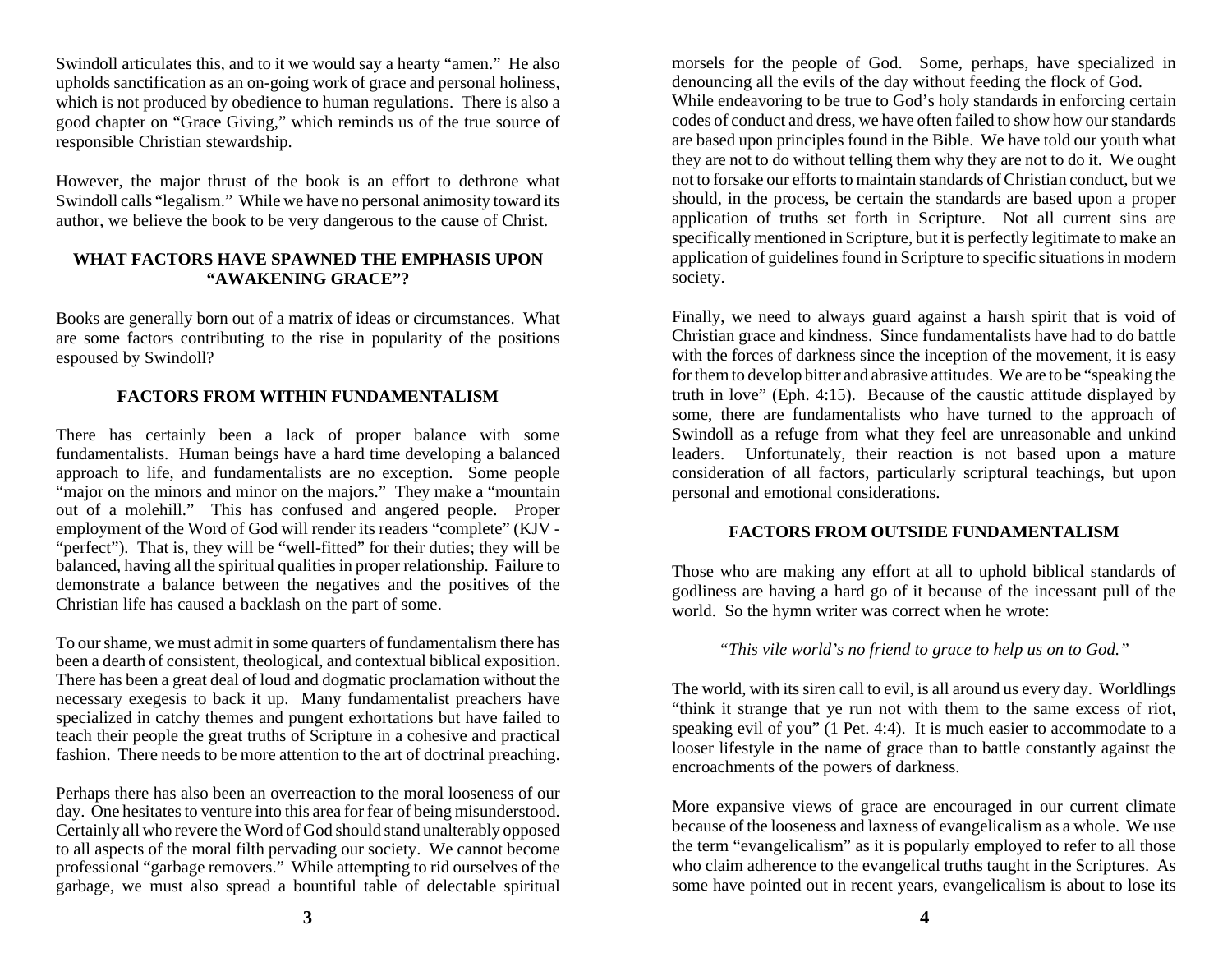soul. It has sold its heritage for a mess of pottage. As if the older "new evangelicalism" were not a sufficient compromise, we are now faced with the "church growth movement" with its concepts of "church marketing" and its efforts to make the church popular with the world. This looseness of doctrinal conviction fits in with a trend toward a broader stance with regard to issues of Christian conduct. The person who sees nothing wrong with jettisoning a scriptural doctrine for the sake of ecumenical fellowship will not be troubled by allowing a bit of "social drinking" within the church, allowable under the umbrella of "grace."

A sympathetic climate for the so-called "awakening of grace" has been created through the weakening influence of evangelical ecumenism. This is the day of "togetherness." Divisions, particularly those caused by doctrine, are "shameful" and "fleshly." Those churches that once held strong views about personal separation from the world have been corrupted by their continuing associations with churches of weaker convictions. These associations are retained in the name of "Christian love" and as a result of the abhorrence of anything which smacks of divisiveness. The attitude of "live and let live" has permeated the thinking of many; they say Christian fellowship can bridge enormous doctrinal gaps. This has promoted the feeling of tolerant acceptance toward widely-variant points of view, an attitude prevalent in the "grace awakening" philosophy.

In our society today, there is a general rebellion against authoritarian standards of any kind. For instance, secular colleges and universities endeavoring to maintain higher academic standards for entrance are accused of being "elitist." There is a common feeling that people should be allowed to choose their own lifestyles, "do their own thing" without anyone questioning what they are doing or passing judgment on whether their actions are right or wrong. Views of the Christian life under grace tend to promote this same idea. In fact, one of the chapters in Swindoll's book is entitled "Grace To Let People Be."

It is repeatedly asserted by some that fundamentalists are legalists. The question of the nature of legalism lies at the very heart of the debate over living under grace. There is a tremendous misunderstanding over the nature of legalism, which will be discussed a little later. Connected with this is a current infatuation among some evangelicals with the subject of Christian liberty. To some, Christian liberty prohibits the application of biblical principles to specific areas of life, rather allowing the believer to embrace questionable practices without fear of rebuke from other believers. For instance, this principle is applied to the area of music. We are told various kinds of so-called "Christian" music should be tolerated in the name of Christian liberty.

An emphasis on grace allowing more freedom to adopt worldly lifestyles seems advantageous to some because they see it as an opportunity to improve the success of evangelism by making Christians seem less "scary" to the average worldly person. According to this viewpoint, believers who are able to participate in some of the same things the worldlings participate in will be more likely to win them to Christ. The emphasis upon personal separation tends to repulse outsiders and render it more difficult to win them. The unsaved will be more attracted to a church that is similar to what they are accustomed to rather than a church that stands opposed to things they like.

Finally, the claim is made that many "rules and regulations" regarding personal Christian living simply represent human opinions and not scriptural teachings. This argument carries particular weight within evangelical circles because evangelicals historically have been committed to the authority of Scripture. If what is advocated is not supported by Scripture, it should not be followed. If it can be proved that churches and Christian leaders are requiring a standard of life not taught in the Bible, their teachings should be repudiated.

#### **WHAT EFFECT HAS THE "GRACE AWAKENING" TEACHING HAD UPON BIBLE-BELIEVING CHURCHES?**

Principles found in *Grace Awakening* have had a strong impact upon pastors and laymen. Many younger pastors (though not exclusively so) have embraced the concept with enthusiasm. Some of these men have been hurt by interaction with strong fundamentalist leaders and are caught on the rebound. Some are upset over various divisions within the ranks of fundamentalism and attribute these divisions to a "legalistic" spirit, which they feel can be corrected by a new reemphasis upon grace. Some simply feel a softer and more accepting view of Christian living will make living the Christian life more "fun" and less a burden.

As a result of the acceptance of this viewpoint on the part of many pastors, there has been a noticeable decrease in specific preaching on personal separation from the world. Such preaching is rejected by some as being "prophetic" in nature, whereas what is needed today is affirmative, positive preaching. To specify particular actions as sin and therefore out of bounds for a Christian is viewed as "legalistic" preaching.

An absence of strong preaching on individual holiness is tending toward the acceptance of looser lifestyles among professing Christians. Movie attendance and social drinking are examples of those things once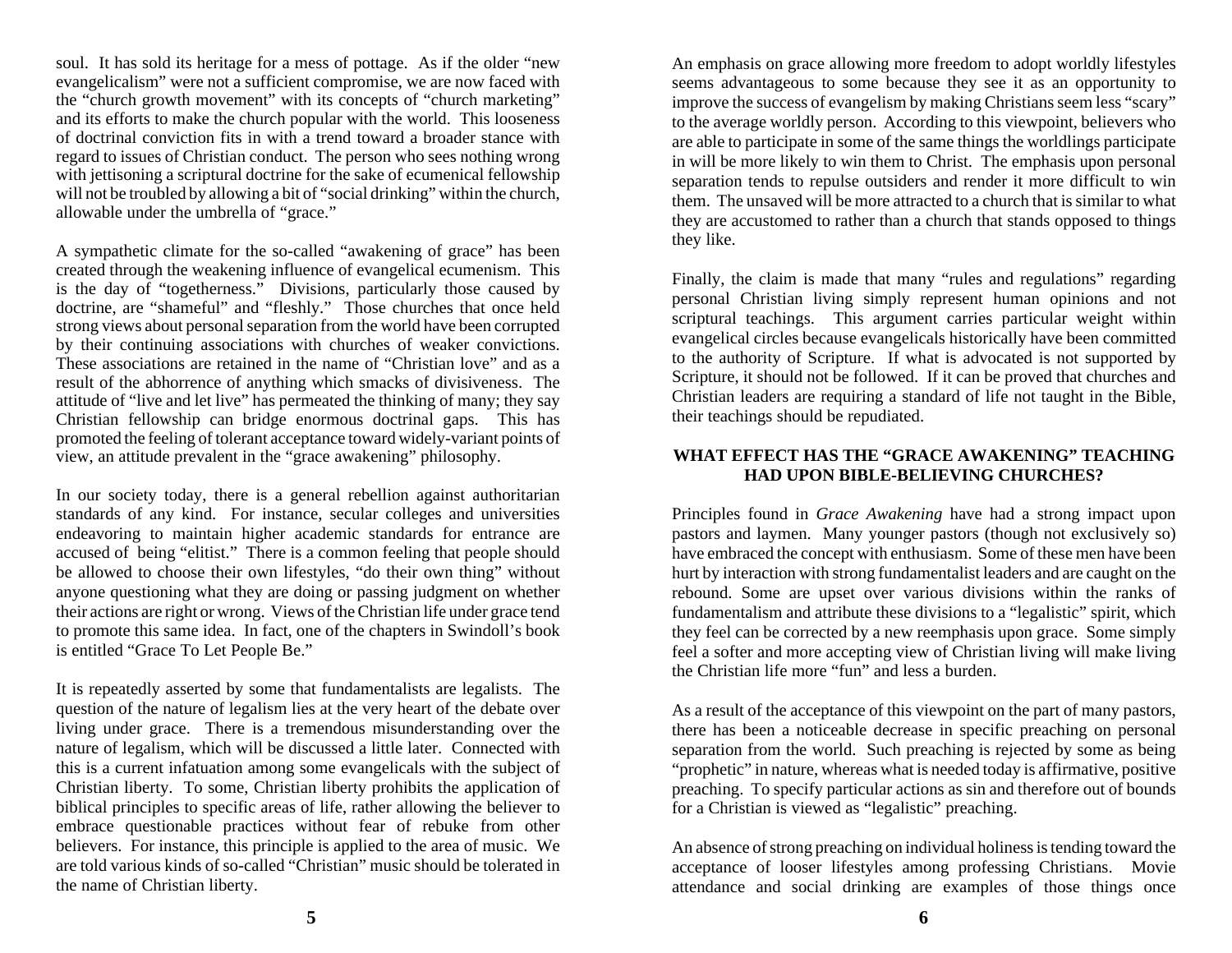objectionable to separated Christians that are now tolerated by many churches. The idea is we are all under grace and must make these individual decisions for ourselves. The Bible does not speak directly on such matters, so it should be "every man for himself." Years ago sound churches tended to discipline members more frequently. Today a more lackadaisical attitude prevails. People whose lives are disobedient to Scripture and a disgrace to the church are allowed to continue as active members while pursuing their wicked ways. Ministers who have fallen into immorality are welcomed back into places of leadership. Grace should be tolerant and forgiving, and believers should be "nonjudgmental." Thus the leaven continues to permeate.

One of the alarming results of the current misunderstanding of grace is the abandonment of specific standards for leaders and workers in local churches. Years ago it was common for fundamental churches to have "Leaders' Standards." Under such standards, persons could not occupy positions of leadership in the church if they engaged in certain practices such as drinking, smoking, lodge participation, etc. Many churches today have thrown out such restrictions, replacing them with innocuous and general references. In their view, they have cast off the burdensome bonds of "legalism" and have progressed into the freshly-found sphere of God's grace. However, the long-range effects of such broadness will prove to be harmful rather than helpful.

Pastors who are holding the line in the face of ungodliness are made to feel uncomfortable because they speak against specific sins. For instance, are the following guilty of legalism?

- 1. The church that prohibits smokers from being Sunday school teachers.
- 2. The pastor who requires female musical participants in the public worship services to wear dresses and not pants suits.
- 3. The youth pastor who prohibits the church youth from bringing "boom boxes" to camp.
- 4. The Christian college that will not allow students to post pictures of rock stars in their rooms.
- 5. The Christian high school that has dress standards for students.

These, and many other questions, immediately come to mind when one starts talking about "legalism" and "rules."

#### **EXAMINING THE LEADING ARGUMENTS**

**ARGUMENT #1:** Evangelical Christianity is widely characterized by joylessness brought about by excessive "rules-making."

Typical of the content of the book are these statements:

"If you want to find a group of cramped, somber, dull and listless individuals, just visit many (I'm trying hard not to write most) evangelical churches today" (p. 77).

". . . victimized by a system that has stolen your joy . . ." (p. 53).

General observations. As one who has had wide ministry among fundamental, Bible-preaching churches, I would like to make a few comments.

- 1. The book contains many exaggerations and "catchy phrases" for sake of effect. To state the vast majority of Bible-preaching churches are joyless and forbidding is an unfair and unsupported exaggeration. Happy and blessed times of fellowship in many hundreds of churches have been this writer's portion over the years.
- 2. There are "kooks" and unbalanced persons in any movement. Christianity is not the exception. There are monkish types, narrow and unreasonable individuals who stalk the land, but these are on the fringes and do not represent the mainstream.
- 3. The evaluations of some churches are spread by unspiritual or disgruntled people who have had unhappy experiences. Many of these have been in fundamental churches. Their scary stories of rampant "legalism" (as they call it) are not always supported by the facts. Often they (or their children) have rebelled against biblical standards of godliness, which have been emphasized in the local church they have left. New evangelical churches are filled with such people. They blame fundamental churches for "legalism" as an excuse for their lax views on Christian living.

**Do restrictions rob us of joy?** We are told that man-made rules and restrictions passed off as biblical become "joy-killers." Those who defend standards of living which they believe to be based upon scriptural principles are guilty of "petty concerns and critical suspicions" (p. 5). They are "stern, rigid, and cold-hearted" (p. 12). They are the proponents of a "legalistic style of strong-arm teaching" (p. 45).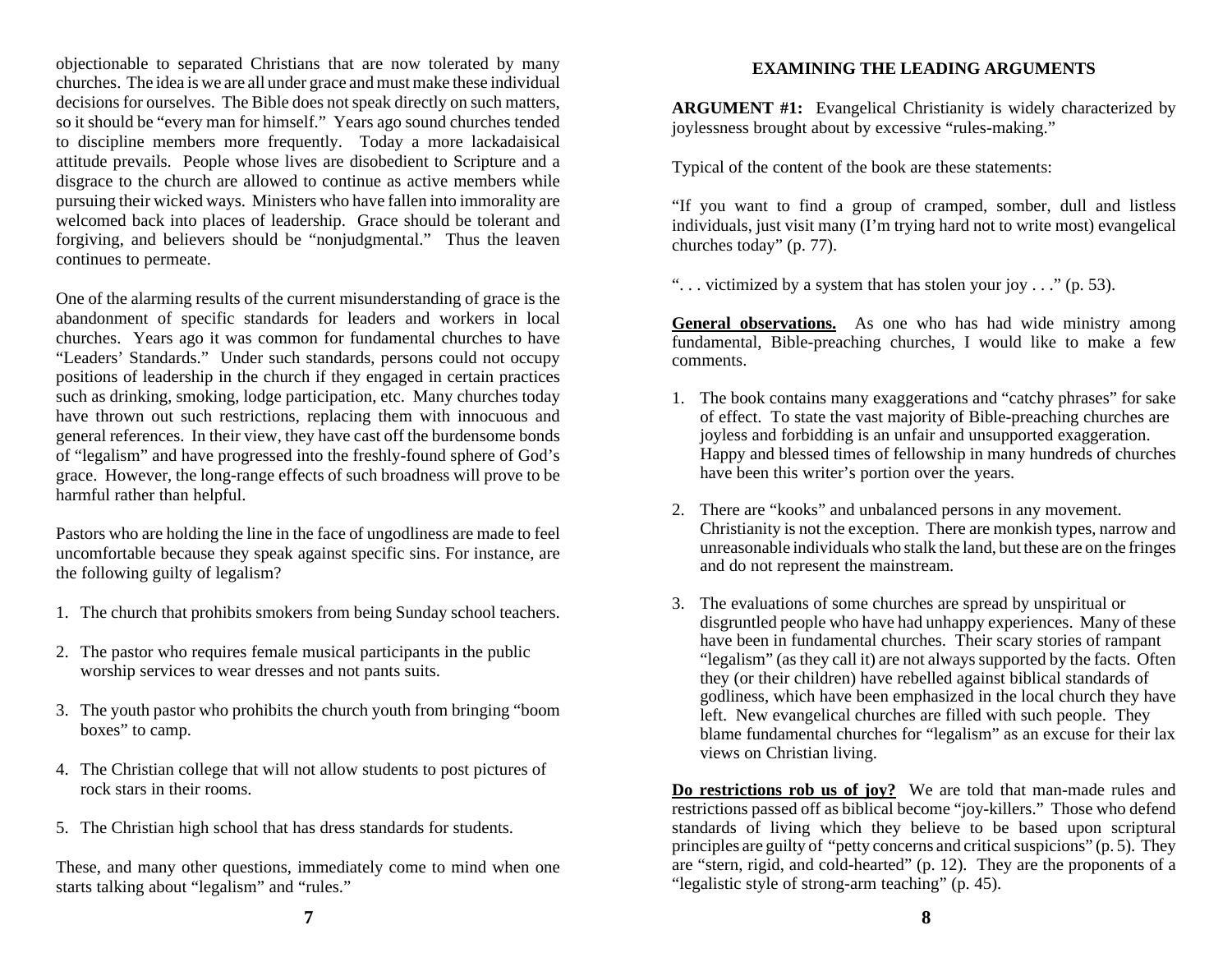Romans Chapter Six is cited as definitive in the discussion. Swindoll continually mentions that those who have "lists" of "rules" are in "bondage" and must be freed. Swindoll says that in Romans six Paul presents a glorious doctrine of freedom and declares believers are emancipated from all human "rules." However, is this the main thrust of Romans six?

In this passage, Paul is not dealing with "rules" but with "sin." We are not to yield to the desires of the flesh simply because we are now living under grace and not under law. Through Christ's death, we have been given the power to live victoriously over the constant tug of our old nature (v. 6). Since we died to our old sin nature in Christ, we are to "reckon" (count upon, accept by faith) ourselves to be "dead indeed unto sin" (v. 11).

It is apparent by a study of the passage that Paul is not teaching that believers are free from all restrictions upon their lives. The very fact that we are "dead unto sin" means there are some things we ought not to do. Our "members" (parts of our body) are to be yielded to God as "instruments of righteousness" (v. 13). "Righteousness" is an inhibiting word, a narrowing, restrictive word. While Paul teaches us that we are freed from the power of sin, he also reminds us we are "servants [slaves] to righteousness" (v. 18). As Christ's slaves, we are restricted by the wishes of our Master. We are "servants [slaves] to God" (v. 22), and as such, we are to aim toward "holiness" (vv. 19, 22).

It is this element of "holiness" which is conspicuously absent in Swindoll's work. Holiness is (or should be) the outgrowth of grace. The impression is received by a perusal of Swindoll's book that grace is an exciting liberation from all (or most) restrictions which have normally been associated with the practice of the Christian faith. If we are to have our "fruit unto holiness" (v. 22), as Paul commands, we will be liberated from the power of sin but restricted to the requirements for holiness.

Practical holiness of life involves separation from evil. It means there are some things a believer cannot do. Godly pastors and churches through the centuries have tried earnestly (though not perfectly) to warn believers of some things they cannot do if they would be holy. To say such warnings are a violation of the principle of grace seems unwarranted by Scripture.

Swindoll also appropriates I Corinthians 10:25-30 for his cause. He says Paul, in this passage, is "setting believers free" (p. 130). We are free from the evangelical "taboos" such as prohibitions against movies, dancing, or card-playing. Such applications appeal to many contemporary Christians

because they want to be free to indulge in various pleasures and practices common to the world. To be told they can do so under grace is comforting.

From what is Paul "setting us free" in I Corinthians 10? We must study the context to answer that question. Paul's concern was, Should a believer eat meat that had been offered on the altar to pagan gods and was then sold to the public in the marketplace? Did the fact that it had been offered in a pagan temple render the meat unholy for believer's consumption? If such meat were served to me as a guest, should I eat it? This was the question. Paul states that such meat was not unholy and it could and should be eaten without precipitating a theological discussion ("asking no question for conscience sake" [v. 25]).

Please note that the eating of meat sacrificed to idols was not immoral nor in violation of any applicable principle of Scripture. But let us not make unjustified applications from this passage. Because a believer is freed to eat meat sacrificed to idols does not mean he is freed to watch a pornographic movie. The issues are not the same. Because a believer is freed to eat meat sacrificed to idols does not mean he is equally free to listen to rock music. Both pornography and rock music would be prohibited to the believer on the basis of the biblical teaching regarding holiness of life.

The impression is left to the reader of *Grace Awakening* that the establishment of rules or restrictions upon the believer steals from him the exuberance and joy of the Christian life, relegating him to a morbid and dreary existence. **Holiness** (separation from evil) and **joy** are not mutually exclusive. When the Israelites, under the leadership of Ezra, celebrated the completion of the temple construction, they "separated themselves . . . from the filthiness of the heathen of the land, to seek the Lord God of Israel" (Ezra 6:21). In other words, there was a moving of the Spirit of God among them causing them to turn from wicked practices and to repudiate specific things which displeased God. There was a revival of holiness among them. Some "rules" were reinstated which had perhaps been neglected for some time. But did this produce a melancholy, dreary people? No, on the contrary, it produced happy people. In the very next verse after the description of personal separation, we are told they "kept the feast of unleavened bread seven days with joy: for the Lord had made them joyful" (Ezra 6:22). "Taboos" (as Swindoll calls them) may be man-made and ridiculous —that is true. However, not all rules fall into that category. For instance, when a church covenant states the members will refrain from the consumption of alcohol, that is a rule. Its purpose is not to rob the church member of joy, but to remind him of his obligation to live a holy life. It is based upon scriptural teaching.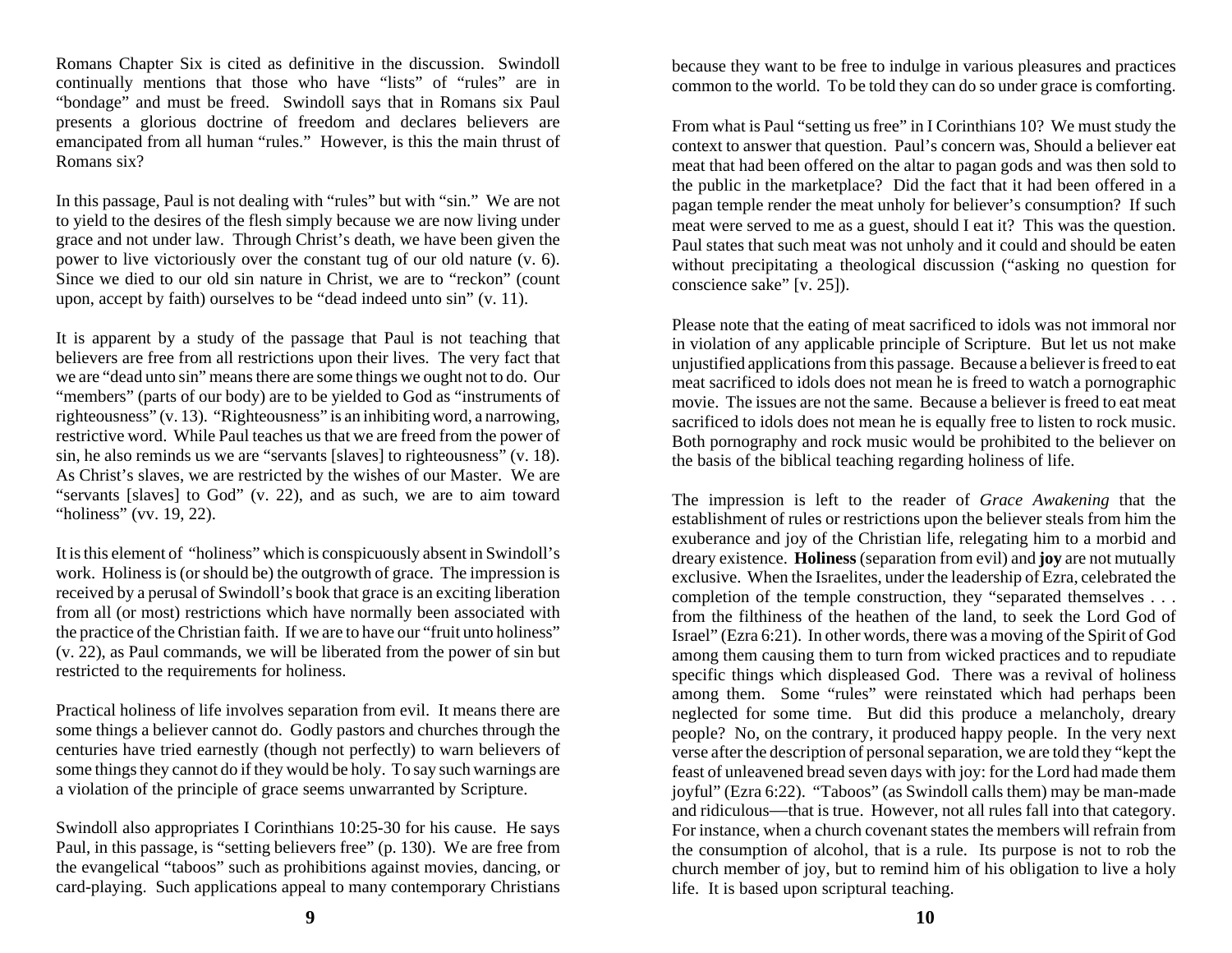**ARGUMENT #2:** Christians ought not to judge one another since this is a violation of the principle of grace.

If there is one concept gaining great popularity among twentieth-century Christians, it is this one: "We have no right to judge other believers." This retort is heard frequently when a pastor or other Christian leader attempts to analyze and evaluate the position or teachings of some other person: "We ought not to judge."

Swindoll repeatedly sounds this note. He condemns a "judgmental attitude" (p. 45). He is hoping "to stop any person from judging another" (p. 164). He warns that both "parents and pastors can be judgmental" (p. 132). He explains "grace means I will not . . . judge . . . you" (p. 146). "To let go is not to judge" (p. 147). His aim is to produce believers who are "more tolerant and less judgmental" (p. 13).

One is amazed at the gullibility of many believers who accept such statements with no effort to ascertain whether or not they are really accurate. Why are such statements so appealing? They project a kind of "human warmth" over against "rules-makers," who are perceived as stern and exacting. They remove a sense of accountability to others and thus make people feel more "comfortable." Modern American evangelicalism specializes in making people feel comfortable, so the appeal to be less "judgmental" is in tune with this emphasis. This attitude of "live and let live" is also prominent in secular society, where it is considered improper to have strong convictions or fixed rules of life. One is to be adaptable, pliable, and accepting of various viewpoints. This approach to life has permeated the Christian world and has weakened it greatly.

# **IS IT WRONG TO JUDGE OTHERS**?

Few subjects have produced more confused thinking than this one. By misinterpreting a few verses of Scripture, many have adopted the notion that all judgment of others is forbidden by God. Nothing could be further from the truth.

**Misunderstood Scriptures**. "Judge not, that ye be not judged" (Matt. 7:1). This verse is often cited as a blanket prohibition against all judgment. An examination of the passage will reveal that this is a prohibition against **hypocritical judgment,** not **all** judgment. The point is some people are judging others while there are larger problems in their own lives (the "beam" and the "mote," vv. 3-5). In order to pass correct judgment, one must be living a godly life (but not a sinless life since no human can achieve

this). Verse five does indicate that following the personal cleansing of one's own life ("cast the beam out of thine own eye"), one can more legitimately pass judgment on a fault of another ("then thou shalt see clearly to cast out the mote out of thy brother's eye"). In the remainder of the chapter, there are commands for believers to pass judgment on certain things, so verse one could not possibly be a prohibition against all judgment. We are to distinguish between false prophets and true prophets (v. 15). We are to judge between good fruit and bad fruit (vv. 17-20). Paul declares we are to "judge nothing before the time" (1 Cor. 4:5). Again, this must be understood in its context. He is saying we are **not to judge things of which we are not capable of judging.** What things would these be? Paul explains. We are not to judge the "hidden things" nor the "counsels of the hearts." The word *counsels* refers to "motives." We are not to attempt to judge people's motives, those things which we cannot see and understand. Only God knows men's hearts. There is a difference between judging men's **motives** and judging their **actions**. Using God's Word as a standard, we do have the right and responsibility to judge men's actions. Just one chapter later in this epistle Paul commands the church at Corinth to "judge" one of its members (5:11-12) and excommunicate him from the fellowship.

But, what about Romans 14:13: "Let us not therefore judge one another any more . . . "? Doesn't this prohibit judging? The theme of Romans 14 is found in the first verse. "Him that is weak in the faith, receive ye, but not to doubtful disputations." "Doubtful disputations" refer to "disputable matters," or as someone has rendered it, "quarrels about opinions." One is to have charity in dealing with other believers who may differ in points of minor importance. The question that confronts us in the light of the "grace awakening" teaching is, What points are disputable and what points are not disputable? For instance, if a girl wishes to wear a bikini swim suit to the church youth activity, should that be viewed as a "disputable" action, thus free from any adverse judgment on the part of the youth leaders? Since no Scripture specifically condemns bikini bathing suits, are we free under grace to allow them? Many, on the basis of scriptural teaching regarding holiness of life and sanctity of body, would seek to prohibit the wearing of such attire. Are they therefore "grace killers"?

We are not to judge our brother **when we have no correct and scriptural principle by which to judge him**. We are not to judge others simply on the basis of our own opinions or preferences. Is the banning of bikini bathing suits merely an exercise of personal preference? We believe there is more to it than that. The exposure of the human body while in such attire is not commensurate with the scriptural teaching of I Corinthians 6:19-20: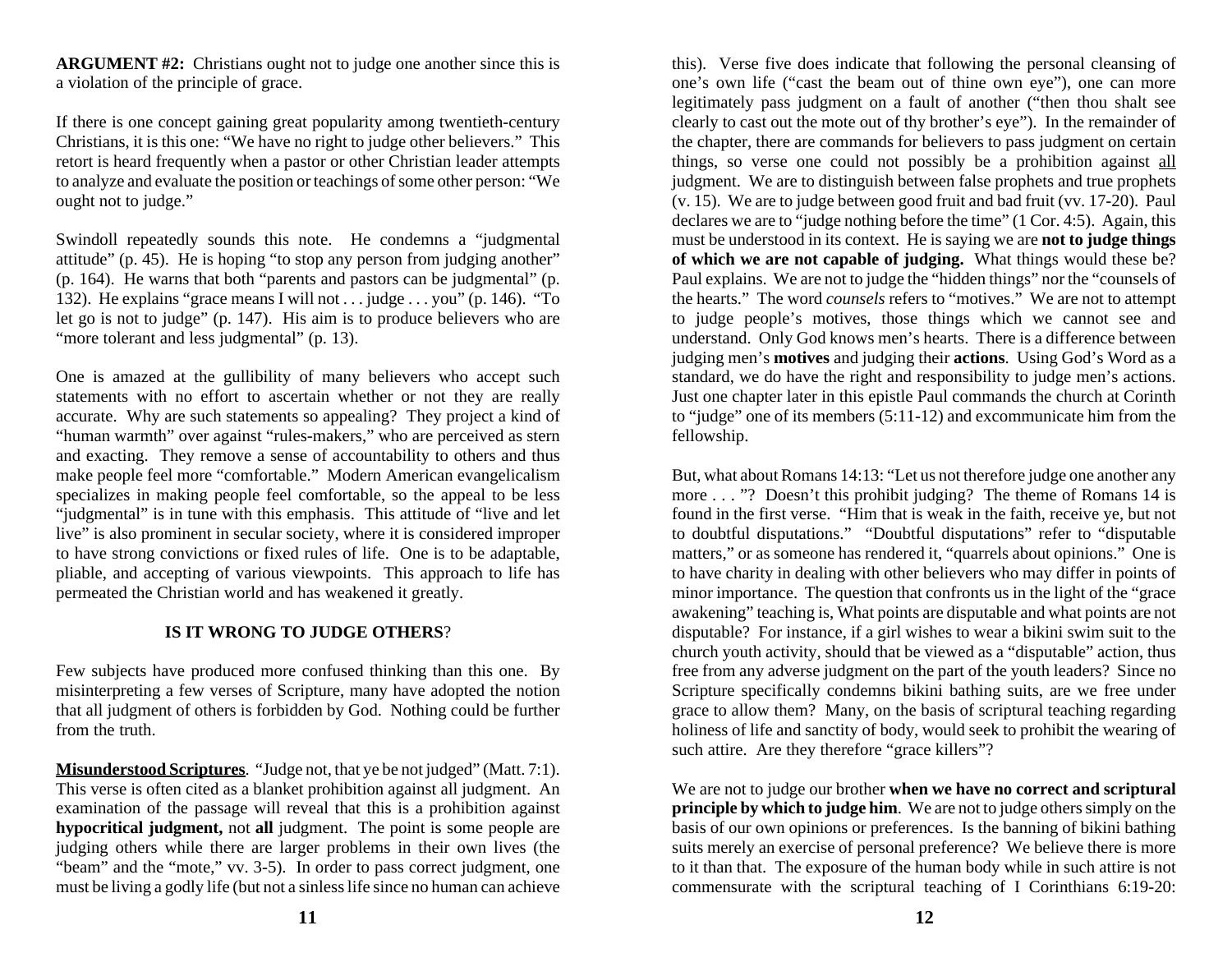"What? know ye not that your body is the temple of the Holy Ghost which is in you, which ye have of God, and ye are not your own? For ye are bought with a price: therefore glorify God in your body and in your spirit which are God's." The practical question is this: Would the Holy Spirit feel comfortable in a bikini? The answer to this question is obvious. Is then the church that bans such wearing apparel guilty of wrongly judging another believer and repudiating the principle of grace? We think not.

## **BIBLICAL COMMANDS TO JUDGE**

Believers are commanded to exercise spiritual discernment and to make judgments in a number of areas:

**Identify false teachers.** Many times Scripture speaks of false teachers and tells God's people they are to both identify and repudiate them. This requires judgment: "Beloved, believe not every spirit, but try the spirits whether they are of God: because many false prophets are gone out into the world" (1 Jn. 4:1). To do this it is necessary to pass judgment on individuals and their teaching. This is appropriate. It is a responsibility given to us by the Lord Himself.

**Confront born-again people who are not teaching the truth**. Some Christians can abide the concept of confronting apostate false teachers but have difficulty accepting that fellow believers must also be confronted if they are teaching error. They associate this with being "judgmental." It is difficult for some believers to face the fact that other believers may be wrong and need to be corrected.

It is a good thing Paul did not have a "hang-up" about this. When Peter came to Antioch, he sided with the Judaizers, who were requiring people to keep the Mosaic law, as well as accepting Christ. "But when Peter was come to Antioch, I withstood him to the face, because he was to be blamed" (Gal. 2:11). Paul made a judgment, based on Bible truth, that Peter had done wrong and was countenancing a form of teaching subversive to the Gospel. "I saw that they walked not uprightly according to the truth of the gospel" (Gal. 2:14). Because of this, Paul challenged Peter publicly and pointed out his error. If he had not done so, great damage would have come to the infant church and the cause of Christ would have been hindered.

**Discern whether people are living godly lives or not**. "To let go is not to judge" (p. 147). Does this mean that no matter what kind of lifestyle a believer adopts we are to "affirm" him or her and refrain from any confrontation? This could hardly be true in the light of Paul's instruction to

the church at Thessalonica: "Now we command you, brethren, in the name of our Lord Jesus Christ, that ye withdraw yourselves from every brother that walketh disorderly, and not after the tradition which he received of us" (2 Thess. 3:6). In order to obey this command, one must make a judgment regarding an individual: Is this person walking disorderly? Is he not obeying apostolic, biblical teaching ("the tradition which he received of us")? Such a judgment requires an examination of the person's life in the light of apostolic teaching, which has been inscripturated in the New Testament. If he is not so walking, then appropriate action must be taken. His disobedience cannot be dismissed as allowable under grace. He needs help —confrontation and rebuke.

**Distinguish between good and bad**. There is a hue and cry among Christians today to be more "loving." When some courageous soul points out an action or position contradicting the truths of God's Word, he or she is immediately labeled "unloving." This reflects a misconception of the nature of biblical love. Some think it is the mark of love to accept everything uncritically. Listen to the apostle Paul's desire: "And this I pray, that your love may abound yet more and more in knowledge and in all judgment, that you may approve things that are excellent" (Phil. 1:9-10). Someone has translated the word "judgment" as "depth of insight" and the word "approve" as "discern." Both words indicate that genuine Christian love is not gullible, accepting everything and everyone coming down the pike at face value, but rather love exercises spiritual discernment, separating the bad from the good and the mediocre from the best.

This same principle is found in Hebrews 5:13-14. The writer says there are some believers who are still in spiritual infancy. They are capable only of taking milk. Others are of "full age" (mature). They have learned to feed on "strong meat" (solid food, i.e., good doctrine), have utilized what they have learned ("their senses exercised"), and are capable, therefore, of making good judgments ("discern both good and evil"). The mature believer who can make better judgments is able, by virtue of this ability, to instruct the less-mature believer. A pastor, having the ability to discern evil, is able to say to his people, "Such and such a thing is wrong, and you should not do it." He is not being legalistic. He is exercising his proper authority as a God-called shepherd of the sheep.

**Observe when believers are following the world and not the Lord**. Paul had an associate accompanying him in missionary work. His name was Demas. Alas, he failed the Lord and Paul, and the great apostle wrote, no doubt with a broken heart, "For Demas hath forsaken me, having loved this present world" (2 Tim. 4:10). A judgment was made. Here is a man who,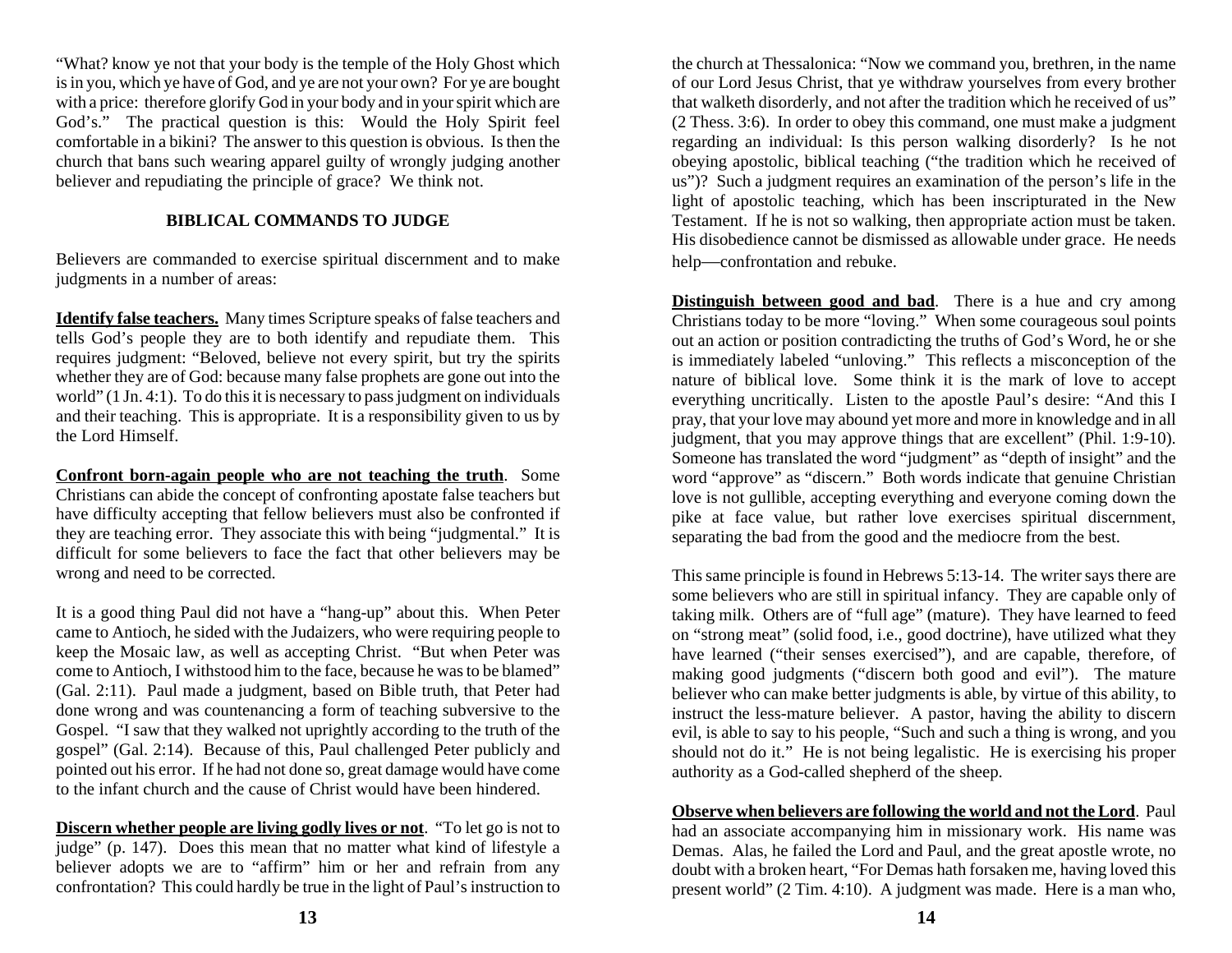though a believer, is a worldly believer. Was that not "judgmental"? Yes, it was, but within the bounds of Christian grace and truth. If a believer in the  $20<sup>th</sup>$  century shows signs of loving the world and following its patterns, we do him no great service by looking the other way and comforting ourselves with the thought he is under grace therefore we should not seek to "control" him. He needs to be helped in a spiritual and Spirit-filled manner.

## **GUIDELINES FOR PASSING JUDGMENT**

It is certainly true that we can sin in passing judgment upon others. We need to follow carefully the directions God has given us in His Word.

**Be right with God**. We cannot pass righteous judgment upon another when we ourselves are walking outside the will and control of God. This principle was mentioned when we discussed Matthew 7:1-5. We are to first remove the "beam" (big board) from our own eye before we try to remove the "mote" (speck) from our brother's eye. This principle, if adhered to, should deliver us from hasty, carnal judgments.

**Judge ourselves**. Human nature being what it is, we are often quick to judge others but reluctant to judge ourselves. We must always remember that there are many things wrong with our lives and ample reason for us to pass judgment on ourselves before attempting to do so with others. In discussing the proper approach to the Lord's table, Paul says, "For if we would judge ourselves, we should not be judged" (1 Cor. 11:31). He is equating the act of being judged with the chastening of the Lord (v. 32). In coming to the Lord's table, we should be hard on ourselves, searching our hearts and lives for that which is displeasing to God and confessing it.

**Judge according to scriptural standards**. Our judgments cannot be made upon the basis of our personal desires, experiences, preferences, or opinions. We must "judge righteously" (Deut. 1:16). To judge righteously would be to judge by the righteous standards of God's Word. It is there we find "instruction in righteousness" (2 Tim. 3:16). This inspired Book, this standard of righteousness, is the medium for "reproof" and "correction" (2 Tim. 3:16).

In order to judge by scriptural standards, we must know what the Scripture teaches. Many believers are ill-equipped to make proper judgments because they lack a good knowledge of the Bible. Some judgments are made by believers in contradiction to the clear teaching of the Bible. There is misappropriation of scriptural passages, faulty hermeneutics, and the resultant failure to properly apply the Divine Truth.

**Be controlled by the Spirit in making judgments**. "But he that is spiritual judgeth all things, yet he himself is judged of no man" (1 Cor. 2:15). A "spiritual" believer is one who is filled with (controlled by) the Holy Spirit. Such an experience is not automatic but is a result of obedience to various admonitions found in Scripture. Carnal believers (those controlled by the flesh) are unable to make good judgments. It is the Spirit of God, when not stifled, Who is able to give us proper discernment and help us make sound judgments.

Various considerations lead us to the conclusion that a Christian must be involved in acts of judgment. The believer cannot shirk his responsibility for this by arguing it is a violation of grace.

**ARGUMENT #3:** It is a violation of the grace principle for believers to impose lifestyle standards upon one another.

Swindoll seems obsessed with what he calls "lists" —collections of pleasures or activities which are said to be prohibited to believers. He is upset with those whom he sees as deriving their guidelines for living from other people rather than Scripture. "You will never grow up so long as you must get your lists and form most of your opinions from me or some other Christian leader" ( p. 49).

**The fear of "lists."** The fear of lists seems to center on prohibitions viewed as man-made and lacking the authority of God. Two statements may illustrate:

More and more Christians are realizing that the man-made restrictions and legalistic regulations under which they have been living have not come from the God of grace, but have been enforced by people who do not want others to be free (p. xiii).

It becomes my responsibility to tell you what to do or not to do and why. I then set up conditions by which you can begin to earn God's acceptance through me. You do what I tell you to do . . . you don't do what I tell you not to do, and you're "in." You fail to keep the list, you're "out." This legalistic style of strong-arm teaching is one of the most prevalent methods employed in evangelical circles. Grace is strangled in such a context (pp. 44-45).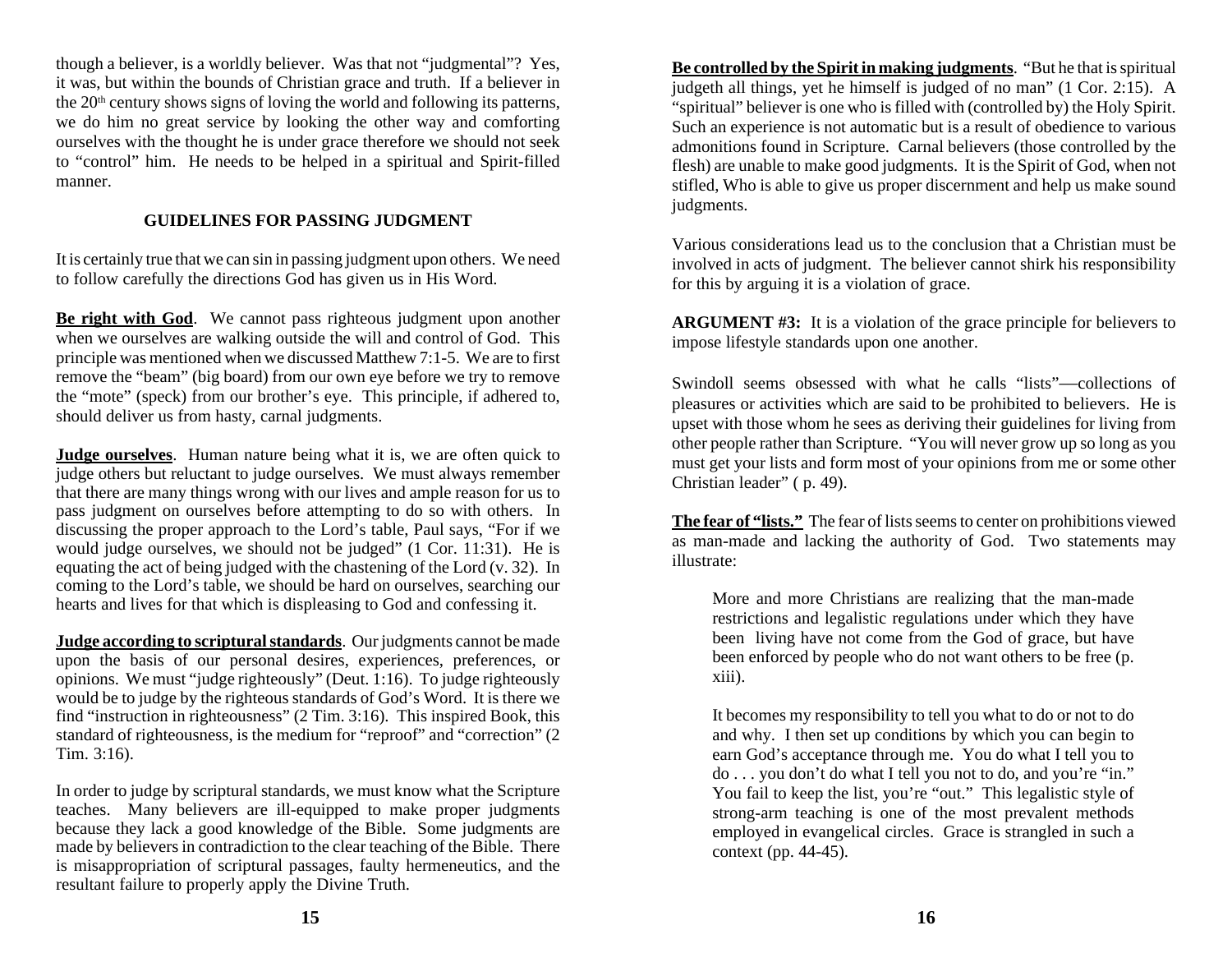Here is a caricature of those seeking to maintain standards of godly living. They are stated to be conspirators who want to enslave others, who do not want them to be free. This is an unfair and untrue evaluation of the vast majority of good, fundamental pastors and leaders, who through the years have sought to hold the line in matters of personal separation. As we have mentioned before, while there are individuals with twisted concepts about personal separation, it is not accurate to depict the majority of godly pastors and Christian leaders in this fashion.

Swindoll also declares that Christian leaders formulate rules of conduct so persons obeying them can "earn God's acceptance." After many years of ministry among thousands of churches both in this country and abroad, I believe I can say with confidence, I have never met a pastor or Christian leader who believed this. God's acceptance is gained by grace not through the observance of rules (even biblical ones!). This is an exaggeration, which we believe does great disservice to many Christian leaders.

Swindoll uses Galatians Chapter Two to characterize modern church leaders who, in his view, try to restrict and control other believers by imposing standards of conduct upon them. They are "false brethren . . . who . . . spy out our liberty which we have in Christ Jesus, that they might bring us into bondage: to whom we gave place by subjection, no, not for an hour  $\ldots$ ." (Gal. 2:4-5).

What is the point of this passage? Does it refer to "squint-eyed legalists" of modern fundamental churches, who are going about as spies to keep people from enjoying the Lord? We do not see it as such. The "bondage" spoken of here was the bondage of the Mosaic law, which the Judaizers were seeking to impose upon believers of the day, not regulations regarding attendance at rock concerts. The implication is that restrictions of any kind form a "bondage" for the believer. This is not true. To be a slave to Christ and to the principles of His Word is not bondage but true freedom.

#### **THE KEY ISSUE**

The key issue at this point seems to be, Is it a violation of the grace principle to make applications of scriptural principles to specific life-situations in an authoritative manner? In other words, is it right to tell a believer he ought not to use marijuana because the Bible teaches our body is God's temple? Swindoll declares, "restraint is an individual matter. It is not to be legislated, not something to be forced on someone else. Limitations are appropriate and necessary, but I fail to find in Scripture any place where one is to require such restraint from another. To do so is legalism" (pp. 127- 128).

The only "lists" to be followed are scriptural lists. "Now you say, 'Well, what if we find a list in Scripture?' This is a very different issue! Any specified list in Scripture is to be obeyed . . . But when questionable things aren't specified in Scripture, it then becomes a matter of one's own personal preference or convictions" (p. 132).

At first glance, this seems like an acceptable position. Given our loyalty to the authority of God's Word, it would seem such a position would honor the Book. But what is wrong with this position?

- 1. It relegates important moral decisions to the realm of individual judgment without the informed and Spirit-taught directives coming through God's messengers.
- 2. It denies the validity of the appropriate application of scriptural principles to everyday life.
- 3. It will tend to provide a defense for worldly lifestyles under the cover of grace. One is reminded of Paul's warning, "For brethren, ye have been called unto liberty; only use not liberty for an occasion to the flesh  $\ldots$ ." (Gal. 5:13).

#### **APPLYING SCRIPTURAL PRINCIPLES TO LIFE**

**Scripture does not list many specific sins that should be avoided**. There are lists of objectionable pursuits given in Scripture. One example would be found in Ephesians 4:17-32. Notice the items mentioned:

- 1. Unbiblical thought patterns (v. 17)
- 2. Sensuality and impurity (v. 22)
- 3. Wicked desires (v. 32)
- 4. Lying (v. 25)
- 5. Anger (v. 26)
- 6. Stealing (v. 28)
- 7. Unwholesome talk (v. 29)
- 8. Bitterness (v. 31)
- 9. Rage (v. 31)
- 10. Brawling (v. 31)
- 11. Slander (v. 31)
- 12. Malice (v. 31)

This list certainly covers a large spectrum of sins.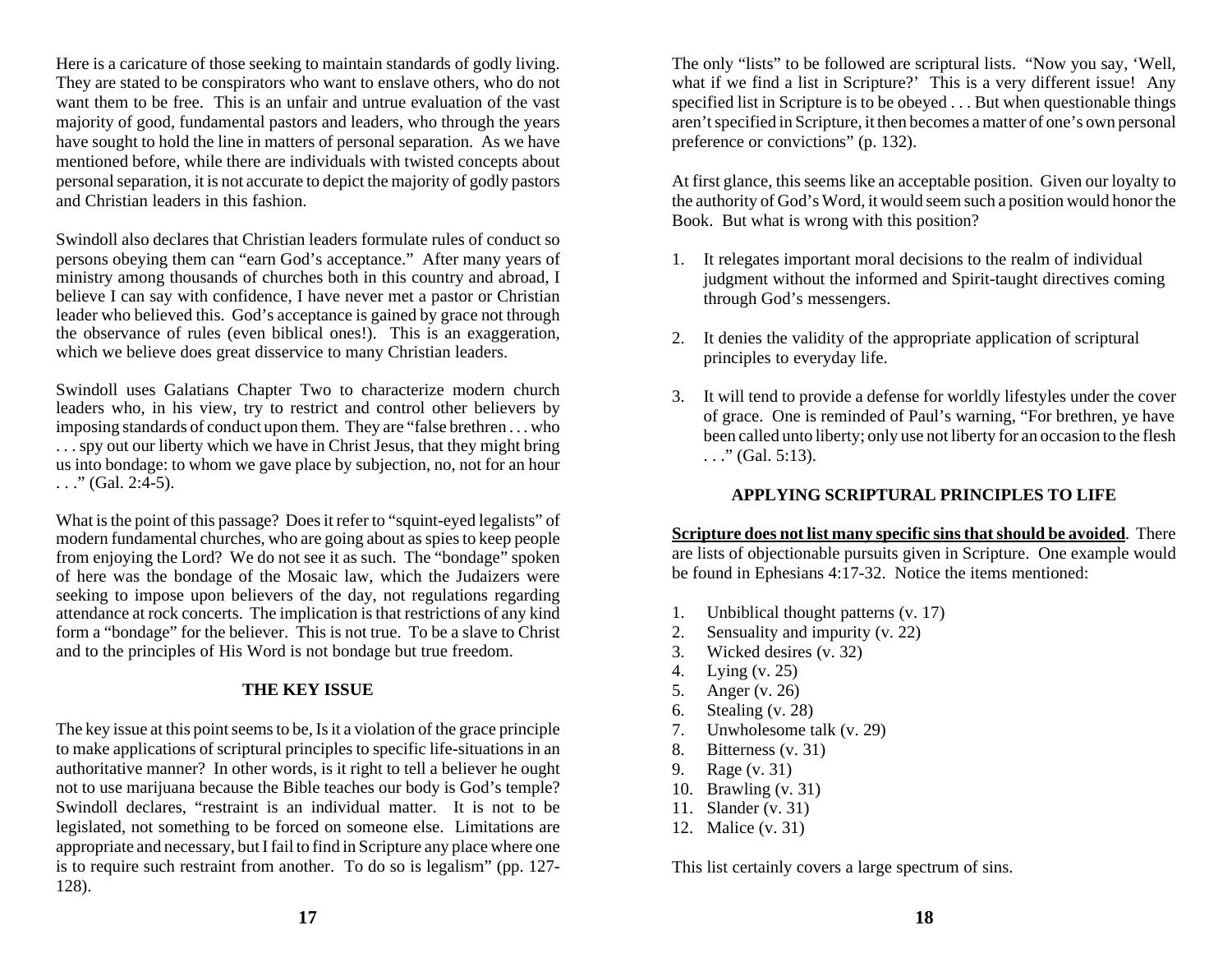**Some general categories included in scriptural lists would need to be particularized**. We mean the principles need to be applied to particular sins. As an example, the apostle mentions "lasciviousness" and "uncleanness," which we have called "sensuality and impurity." But what specific things would be considered sensual or impure? According to Swindoll's thinking, we would be legalistic to attach a specific application to these words. We would be putting people under "bondage." On his list of "taboos" he abhors is the "wearing of certain clothing." Some Christian colleges prohibit their female students from wearing "see through" blouses. Why? Because God commands that "women adorn themselves in modest apparel, with shamefacedness [decency] and sobriety [discreetness]" (1 Tim. 2:9). School authorities must make a judgment. What kind of attire is decent and discreet? Are they legalistic in doing so, or is this prohibition a proper application of the warning against "sensuality" and indecencies? We believe it is a proper application. It is, however, an **application** and not something specifically mentioned in Scripture.

**Scripture does not list every sin a Christian must avoid.** Even though the Bible was written many centuries ago, it is a "timeless" book. There are sins plaguing believers today which were not known to biblical authors. For instance, rock music was not in existence when Paul authored his epistles. This does not mean, however, that a believer is permitted to participate in such music simply because it is not mentioned in the Bible.

**Apart from lists, certain principles of life are set forth in Scripture which must be applied in daily living**. The Bible is the Christian's textbook for living. It is filled with exhortations, instructions, and prohibitions by which the believer is to be guided as he lives his life in this world. The principles were given to direct believers in every age and country.

An example would be the directive of Paul that a believer is to be "holy both in body and spirit" (1 Cor. 7:34). If this be true, should a Christian use marijuana? Is it wrong to tell a believer to refrain from such? Marijuana is nowhere specifically condemned in Scripture, but is it valid, applying Paul's words, to condemn its use on the part of a believer? We believe it is a perfectly normal and valid application. It does not make one a legalist to tell a believer he should not use a drug. What is our goal? "Christ shall be magnified in my body" (Phil. 1:20). We cannot magnify Christ through the use of drugs.

**ARGUMENT #4:** Each believer should be able to determine his own lifestyle individually and creatively without fear of rebuke from other believers.

To Swindoll, grace means "I'm free to choose" (p. 139). One of his main theses is, "Throughout this book, I have emphasized the value of variety and the importance of individuality" (p. 176). He quotes approvingly from Eugene Peterson in his book, *Traveling Light*: "There are people who do not want us to be free .... They don't want us to be free to express our faith originally and creatively in the world. They want to control us . . . find ways to control, restrict, and reduce the lives of free Christians" (p. 92). This expresses a stream of thought often found in Swindoll's book, namely, that all who establish rules of any kind are mean-spirited conspirators, engaged in an evil plot to ensnare believers and take away the "fun" of being a Christian. Most Bible-loving pastors and leaders who seek to maintain standards of godliness do not do so out of a lust for power or because they wish to control people, but out of a genuine concern for the development of godliness.

In his chapter entitled "The Grace to Let Others Be," Swindoll articulates his philosophy in this fashion: "If someone thinks differently or makes different choices than we do, prefers different entertainment, wears different clothing, has different tastes and opinions, or enjoys a different style of life, most Christians get nervous. We place far too much weight on externals and the importance of appearances and not nearly enough on individuality and variety" (p. 154).

The question needs to be asked, To what extent must individuality and variety be governed by scriptural principles? The touchstone of judgment is not whether someone else does or does not do a certain thing, but whether or not the Word of God gives direction about it. In other words, the issue is not whether something is **different** but whether it is **appropriate** in the light of scriptural teaching.

In commenting on Romans 12:9-17, Swindoll states, "In a nutshell those words represent the essence of authentic Christianity" (p. 153). He sees in the passage a refusal to "compare ourselves with others" and to "attempt to control" others (p. 156). He exhorts us to get rid of this "legalistic tendency to compare" (p. 156).

Again, it depends upon your standard of comparison. If we are merely using other people as our standard, we are in the wrong. In rebuking the false teachers at Corinth, Paul declared, "For we dare not make ourselves of the number, or compare ourselves with some that commend themselves: but they measuring themselves by themselves, and comparing themselves with themselves are not wise" (2 Cor. 10:12). Neither are we wise in doing the same.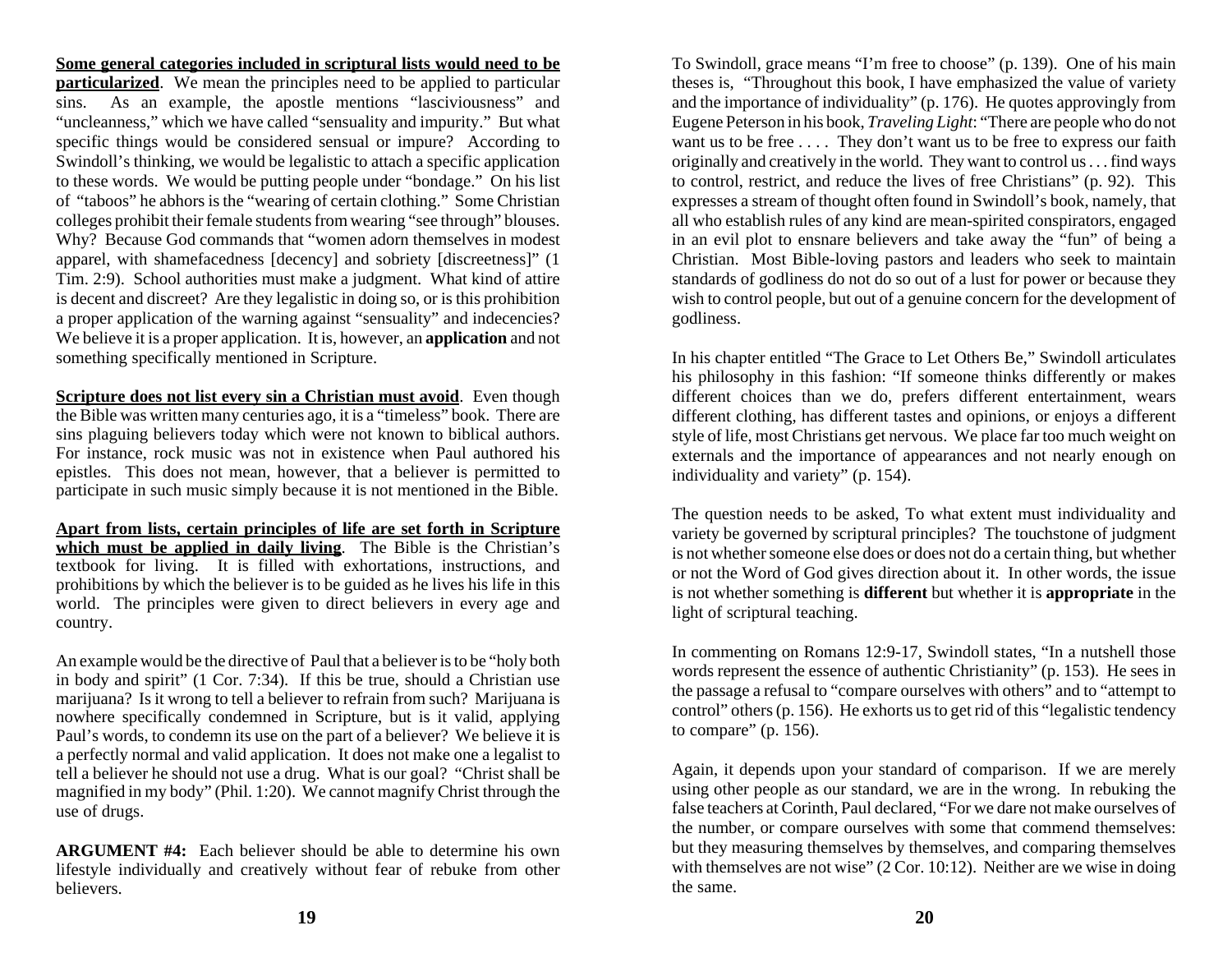In *Grace Awakening* the point is made that we should accept other believers as they are without questioning what they do, without criticizing their practices or lifestyles, and without attempting to change them. This, it is stated, is the "life of grace." An appeal is made to Romans 14:1-6 in support of this concept. Two particular "doubtful things" are mentioned in the context: (1) food and (2) the observance of special days. As has already been stated, some styles of living, types of music, or articles of clothing do not really fall under the category of "disputable things" but are clearly out of bounds for a believer who would obey God's Word.

According to the advocates of "grace" teaching, we should refuse to dictate to others. This is supported with Romans 14:5: "Let every man be fully persuaded in his own mind." "Give people room to make up their own minds" (p. 163). According to Swindoll, all "rules" should be selfimposed, not imposed by others. To him "grace means I will not force or manipulate or judge or attempt to control you, nor should you do those things to me" (p. 146). "Being a person of grace requires letting go of others" (p. 146). In presenting his case, we believe Swindoll employs "catch phrases" and "loaded words" calculated to bias the reader against those whom he opposes, such as the words "manipulate" and "control." The impression is received that those setting standards of service in a local church are seeking to "manipulate" or "control" others. In other words, they are doing so for fleshly reasons. It does not seem to occur to the author that some who believe in requiring high standards for leadership are seeking to honor God and to obey His Word. They are not seeking to "manipulate" or "control" people for selfish purposes.

In pursuing the argument that we should "let others be," he asks, "Why can't a person be spiritual and enjoy expressions of music or art totally different from those you like?" (p. 155). Some believers, he says, may appreciate "hymns and mellow songs" (p. 154), and others may prefer "jazz or rock" (p. 155). Why can't we just let everyone follow their own tastes?

Our reply: It is true there are varying tastes in music, but there are also moral and biblical principles involved. Music must be judged by these biblical principles and not simply by human likes or dislikes. Rock music, for instance, has invaded the churches on the plea that "some people like it." Well, suppose they do? Does that make it a fitting medium of praise to the Almighty? The Word of God must govern our use of music, not merely our human tastes. The doctrine of grace does not free us to employ music dishonoring to the God of grace. There are biblical principles that apply to the use of music. The investigation of these principles goes beyond the limits of this discussion, but others have dealt with the matter (Leonard

Seidel, *Face the Music*, Grace Unlimited Publications, Springfield, VA; Frank Garlock and Kurt Wetzel, *Music In the Balance*, Majesty Music, Greenville, SC.)

Is the disagreement between Paul and Barnabas in Acts 15:36-41 an illustration of "letting others be"? It is cited as such, but let us examine the story more closely. A difference of opinion arose between Paul and Barnabas over the use of Mark in missionary work. Barnabas wanted to take Mark with them, but Paul did not. Paul felt that since Mark had deserted them in Pamphylia on an earlier missionary trip, he was not stable and dependable and should not be included in the missionary party. There was a violent disagreement and Paul and Barnabas parted ways. Swindoll uses this as an illustration of his thesis that we ought to "disagree and press on." In other words, we should not break fellowship over issues about which we disagree. Grace means we should accept each other.

In applying this point, Swindoll writes, "Here's another grace-binding example: I'm not a charismatic. However, I don't feel it is my calling to shoot great volleys of theological artillery at my charismatic brothers and sisters . . . . There was a time in my life when I would have done that. Thankfully, I've grown up a bit" (p. 188). Facing honestly the passage in Acts 15, we must state this loose theological position is not supported by what is found there. The issue faced by Paul and Barnabas was one of personal judgment regarding the potential usefulness of an individual in missionary work. The passage certainly does not support theological indifference toward serious error such as that represented in the charismatic movement.

**A missing ingredient**. In all of his discussions relative to grace and the Christian life, Swindoll gives no attention to the responsibility delegated to mature Christians and leaders of the church to guide others in godly living and steer them away from ungodliness by appropriate scriptural instruction. There is a vast difference between "manipulating" or "dictating" and teaching scriptural standards.

It should be emphasized again that scriptural principles must be applied to all areas of life. Principles are not helpful if they remain in the abstract. They must be made concrete through application to daily living. The Bible says, "Love not the world" (1 Jn. 2:15-16). It is an important principle, but what does it mean to the twentieth-century Christian? What is the world? How does it evidence itself? What are examples of the "lust of the flesh" and other sins mentioned? How would a believer know if he were loving the world? These are practical questions we must face. To delineate the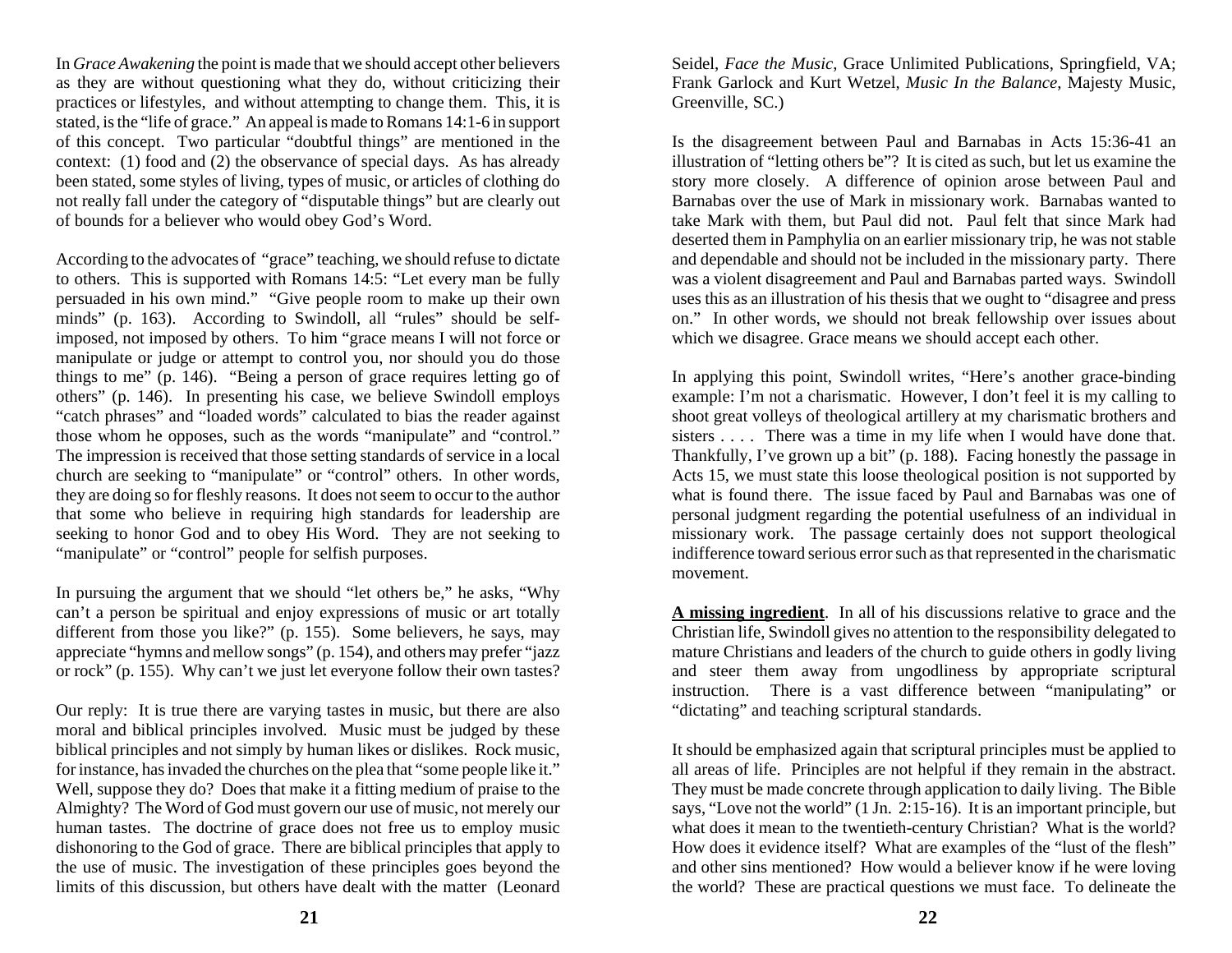sins of the world and to call believers away from them is not a violation of grace. It is part of the ministry of grace. It is instructive to note that nowhere in his volume does Swindoll discuss the very important passage in Titus 2:11-14, which speaks of grace and holiness.

Do godly pastors "use the Bible as a hammer to pound folks into submission" (p. 132)? Not if they are **godly**. What do they do? They exercise their God-given responsibility to teach the Word of God **with authority**. Pastors are not merely to present truth. They are to urge obedience to that truth. Some strong language is used of the pastor's ministry in 1 Timothy 4:11: "These things command and teach." The same Greek word "command" is employed in 1 Timothy 5:7 and 6:13. It refers to a military order. It is used not only of the preacher's proclamation of doctrine, but also of his responsibility to call the people to a godly life. To command people in an authoritative manner is required of God's messenger, which is different from manipulation or "bullying."

Believers are also to challenge one another to godly living. We are not simply to "let others be." "But exhort one another daily, while it is called To day; lest any of you be hardened through the deceitfulness of sin" (Heb. 3:13). Note the reason we should exhort is to guard one another from sin's deceitfulness. This seems to imply other believers may see sin we do not see, and , if so, they should confront us with it in an effort to keep us holy. Again, this involves a Spirit-directed judgment: (1) We must decide whether a brother or sister is threatened by sin. (2) We must seek to bring correction to their lives. This is contrary to Swindoll's advice: "Being a person of grace requires letting go of others" (p. 146). However, we believe it is in line with the teaching of Scripture. We cannot "let go of others" and leave them to do things which are not right. In love and grace they must be confronted, rebuked, and assisted to restoration.

**ARGUMENT #5:** To attempt to set lifestyle standards for other believers is legalism.

"Legalism" is a scare-word, putting fear in the hearts of some of the most staunch Christian leaders. No one wants to be characterized as "legalistic." It is an undesirable image, one to be heartily rejected.

**Swindoll's definition of legalism.** "Legalism is an attitude, a mentality based on pride. It is an obsessive conformity to an artificial standard for the purpose of exalting oneself. A legalist assumes the place of authority and pushes it to unwarranted extremes" (p. 81). "Legalism is rigid, grim, exacting, and law-like in nature . . . . It leads to an emphasis on what should

not be, and what one should not do. It flourishes in a drab context of negativism" (p. 82).

Certainly Swindoll is correct in stating legalism is an attitude. However, when one examines the Scriptures, one discovers legalism is not primarily the development of lists of "taboos." Myron Houghton has made an astute observation: "A distinction must be made between lists and legalism. It is certainly true that believers differ on their lists, and we must evaluate each item on a list in light of relevant scriptural teaching. But disagreeing with fellow believers over whether or not Scripture supports their lists has nothing to do with legalism. Legalism is related to why one should obey a list rather than to the rightness or wrongness of the list" ("What is Legalism?", *Faith Pulpit*, September-October, 1993).

**An alleged example of legalism**. In attempting to illustrate the failure of legalism and the success of grace, Swindoll uses two Old Testament prophets. Both prophets were seeking to motivate Israel to rebuild their house of worship, the temple. According to Swindoll, Haggai represents the legalistic approach, which failed, and Zechariah the approach of grace, which succeeded.

One is astounded at Swindoll's treatment of the prophet Haggai, whom Swindoll says addressed the problem with a legalistic ministry. He was sharp, stinging, grim, and negative. He "tips his arrows with scorn" (p. 215). He was full of "sarcastic comments" and "severe admonitions" (p. 215). "So the temple remained unfinished in spite of Haggai's persistent albeit wearisome harassment" (p. 216). This hardly seems to be a respectful and appropriate treatment of an inspired prophet of God.

"Wearisome harassment?" What kind of talk is this? Was not Haggai inspired by God's Spirit? Zechariah accomplished the task because he was "easier to live with" (p. 216). The moral seems to be that a strong "denouncer" of sin will not accomplish as much for God as will a gracious and likeable "ministry of grace" (a term he uses to describe Zechariah). Actually, both elements are needed in good preaching. One must denounce sin and rebuke, as well as encourage. Both negative and positive notes must be sounded by the one who would be a true messenger of God.

**Misconception of legalism**. As already mentioned, Swindoll sees a legalist as one who endeavors to set standards of living for other believers. Such persons are "grim-faced" (p. xv), displaying "deep frowns" (p. xv), and are "religious kill-joys" (p. xv). "Be warned," he says, "there are gracekillers on the loose! To make matters worse, they are a well-organized,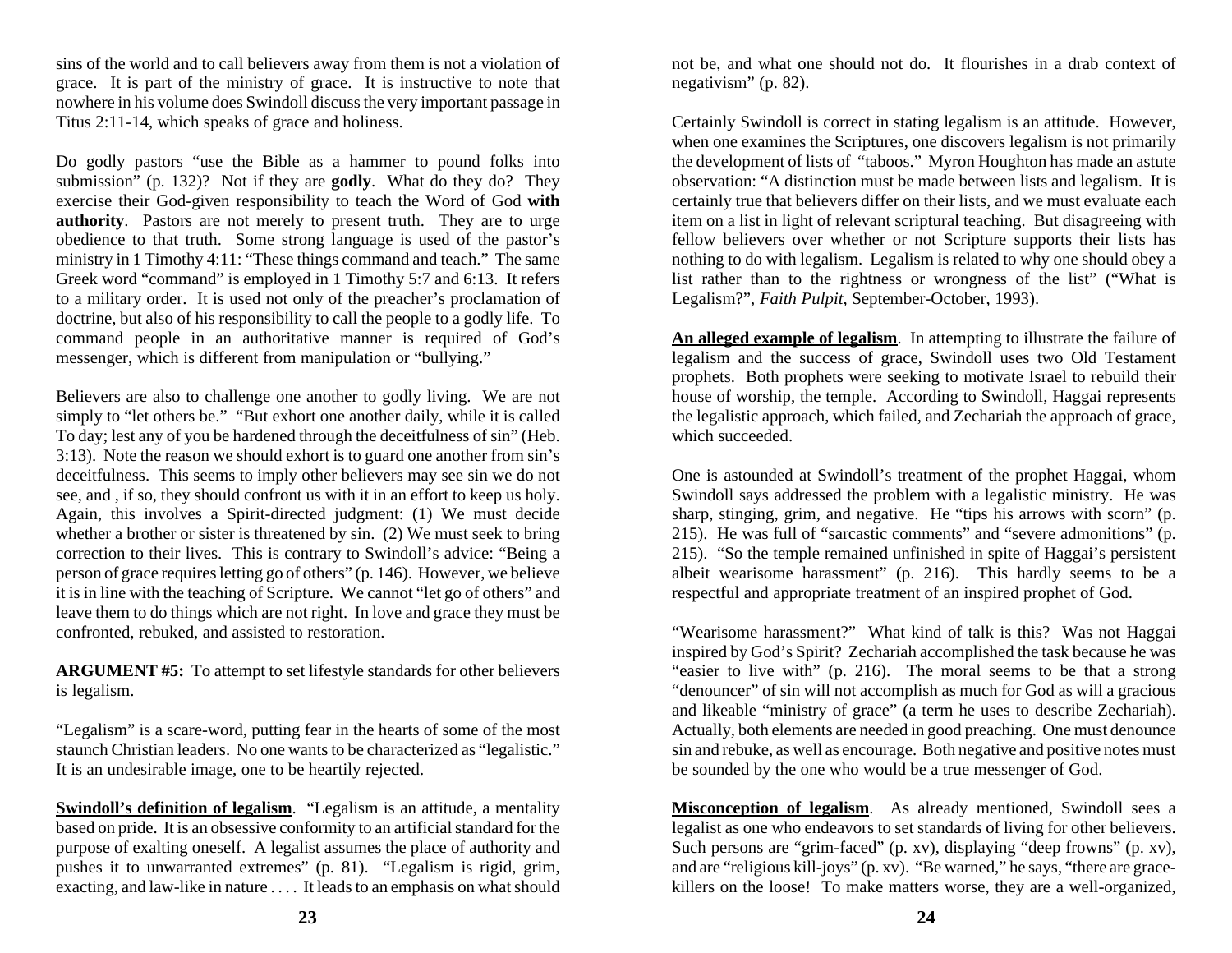intimidating body of people who stop at nothing to keep you and me from enjoying the freedom that is rightfully ours to claim" (p. xiv).

Is this a biblical concept of legalism? We do not believe it is. Let us examine the matter more closely.

In Colossians 2:16-17, Paul warns believers against legalism: "Let no man therefore judge you in meat, or in drink, or in respect of an holyday, or of the new moon, or of the sabbath days: which are a shadow of things to come; but the body [the reality] is of Christ." "Eating and drinking" referred to the efforts of Judaizers to impose Old Testament dietary restrictions upon believers (cf. Lev. 11). The "holydays" were Jewish festivals such as Passover, Pentecost, and the Feast of Tabernacles. The Sabbath was the weekly Jewish day of rest. "The main purpose of placing such stress on all such regulations was to convince the Colossians that strict observance was absolutely indispensable to salvation, or if not to salvation as such, at least to fullness, perfection in salvation" (William Hendricksen, *New Testament Commentary: Colossians and Philemon*, pp. 123-24). In other words, **human effort to receive acceptance with God was prohibited**. Some have the notion that any requirement to fulfill certain standards is legalism. As Ryrie has observed, this is fallacious. "It cannot be emphasized too strongly that having to do something is not legalism, but the wrong attitude is . . . . Israelites had to bring their sacrifices, otherwise they would have suffered certain penalties. It was the attitude toward doing what they had to do that determined whether or not their action was legalistic . . . . Having to conform to a law is not of itself legalism" (Charles Ryrie, *The Grace of God*, pp. 117-18).

**True definition of legalism**. One theologian has defined legalism as "a keeping of the law, particularly in a formal sense, and a regarding of obedience as meritorious" (Millard Erickson, *Concise Dictionary of Christian Theology*, p. 95). While fundamental, Bible-believing leaders have many flaws, we have never met one who believed that conformity to lists of "taboos" was "meritorious," that is, earned one acceptance with God. Despite Swindoll's repeated suggestions of this, we believe it to be a caricature. It presents strong, godly men who are seeking to maintain God's standards in the midst of a wicked world as scheming, bitter, and vengeful souls. This is absolutely false.

This is not to say that such men are perfect. There have been errors made, and some are guilty of unreasonable demands at times. The spirit with which even good rules can be administered can sometimes be offensive. But the broad characterization of so-called "grace-killers" given in this volume is, in our judgment, skewed and misleading.

Ryrie's definition of legalism is helpful: "Legalism may be defined as 'a fleshly attitude which conforms to a code for the purpose of exalting self.' The code is whatever objective standard is applicable to the time; the motive is to exalt self and gain merit rather than to glorify God because of what He has done, and the power is the flesh, not the Holy Spirit" (Charles Ryrie, *The Grace of God*, p. 117). Here are two attitudes attributed to legalism: (1) the effort to exalt self, and (2) the effort to gain merit with God. We do not believe the requirement of many Christian colleges that young ladies wear skirts to class instead of jeans or that the young men have traditional haircuts instead of long hair exhibits either of these attitudes. Such rules are not made for the purpose of exalting self or gaining merit before God. They are made for the purpose of training young people in decent and upright ways of living and of teaching them self-discipline. When a local church prohibits its pastors and deacons from affiliation with the Masonic Lodge, this is not legalism. It is an earnest effort to keep the church of Christ pure and to keep out undesirable and unbiblical influences. To specify activities or pleasures Christians should avoid is not legalism. It is an application of biblical principles to life.

**ARGUMENT #6:** To cause people to feel shame is to be a grace-killer.

Is it a violation of a grace ministry to make people feel ashamed of their actions? Note Swindoll's statements: "Grace releases people, not only from their sin but from shame" (p. 231); "Shame is a classic grace killer" (p. 231); We ought not to make people "ashamed of their wrongs" (p. 231).

Having positioned himself in this manner, Swindoll goes on to criticize what he calls a "shame-based spirituality" (p. 232). He includes a number of items under this; we only look at two examples:

He says shame-based spirituality believes that "having fun is sinful" (p. 232). In all of my years in the ministry, I do not recall any responsible Christian leader saying such a thing. I suspect the problem centers around the question, How would one define "having fun"? Many pursuits the world would classify as "fun" would (or should) be out-of-bounds for the believer. In line with the general thrust of his book, one gets the impression that even if a believer is engaged in the kind of "fun" contrary to God's Word, other believers have no right to challenge that person and seek to "bring guilt upon them." A wild party with lots of liquor would be fun to a worldling. Is it legitimate for a Christian?

On the list of items characterizing "shame-based spirituality" is "Sexuality  $=$  sin" (p. 231). Again, we know of no fundamental leader who would say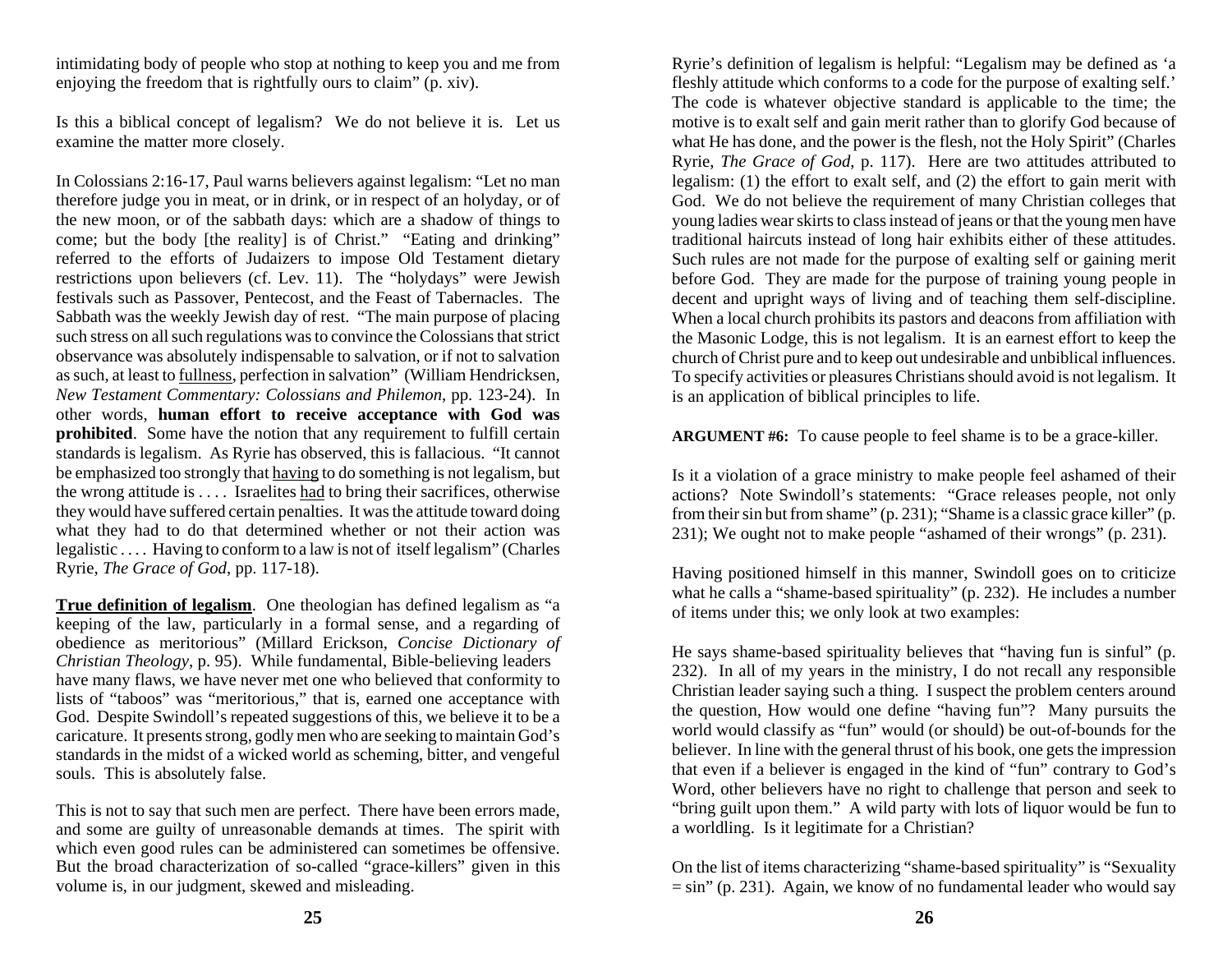such a thing. Sexuality is a gift of God as is plainly taught in Scripture. However, we must ask the question, What is meant by the term "sexuality"? Skimpy attire is a prominent part of what is called "sexuality" today, but is it proper for a Christian? There is certain "body language" denominated by some as a display of "sexuality." Should a child of God be involved in such? If "sexuality" means sexual intercourse, a believer is immediately driven to the Scriptures, where the act of sex is restricted to the marriage bond.

Frankly, there are some "fun" pursuits about which believers ought to feel a sense of shame. God sometimes causes people to feel shame in order to bring them back into fellowship with Himself. Preaching and teaching must be balanced. Some preachers probably spend too much effort trying to put people on "guilt trips." They do not balance their ministry with encouragement and edification. In this area, as in all areas of spiritual truth, we should seek to be balanced as is God's Word. God does shame people at times and, furthermore, **He uses human instruments to do it**. The prophet Ezekiel did not mince words when speaking to Israel: "Thou also . . . bear thine own shame for thy sins that thou hast committed . . . be thou confounded also, and bear thy shame . . . " (Ezek. 16:52). Paul, in seeking to correct certain wrong attitudes and practices in the church at Corinth, wrote, "Awake to righteousness and sin not [stop sinning]; for some have not the knowledge of God: I speak this to your shame" (1 Cor. 15:34).

There are times when people should feel shame. Grace does not rid us of all legitimate feelings of shame. When we have grieved the Spirit and have sinned against the Lord, we should be shameful. This is not to say the **major ministry of a Bible-teacher** is to cause people to feel shame. However, it is part of their ministry. "Preach the word . . . reprove, rebuke [which may cause shame], exhort [which is the positive balance]" (2 Tim. 4:2).

We believe the "grace awakening" emphasis is warped and has omitted what might be called the "discipline of grace," to which we now turn our attention.

#### **THE DISCIPLINE OF GRACE**

The impression given by Swindoll is that the sole function of grace is to **liberate**. He celebrates continually the believer's "freedom," "liberation," and "deliverance" from restrictions either real or imagined. Grace gives us "permission to be free" (p. 5). We have "liberating grace" (p. 8). "All who embrace grace become 'free indeed'" (p. 46). "You will be free" (p. 53).

You should be "enjoying your liberty" (p. 132). These are but a few examples. Many more could be listed.

In authoring his book, our brother seems to be obsessed with the great bondage under which believers seem to labor. After reading his book, I could not help but ask, "Why have you never felt this great burden of 'bondage' about which he writes?" I was raised in a strict "holiness" home. I attended a Christian college, which would be viewed as having restrictive rules. I have ministered in and been pastor of churches that maintained high standards of conduct for their members and leaders. In the years of my ministry, I have never felt I was in bondage to or misused by any human. I have never felt restive under rules or restrictions. It is interesting that in recent years this seems to have become a problem for some. Why? I believe it is because of the tremendous pressure of the wicked age in which we live. Holy, godly, and separated living is no longer "in style." It is viewed as an anachronism and a "bother." God's grace is being used by some as a way by which to allow Christians to do things they have not done before with the idea that it is perfectly acceptable. Some Christian leaders and their followers are "caving in" to the spirit of the age.

While it is certainly true that **grace liberates us**, it is equally true that **grace enslaves** us. If this is not so, then James was terribly mistaken when he introduced himself as "James, a servant [slave] of God and of the Lord Jesus Christ" (Ja. 1:1). The New Testament is not all about what we **can** do, but it is also about what we **cannot** do. The "grace awakening" emphasis neglects this aspect of grace.

Grace was fully revealed in Jesus Christ. The word "appeared" (Tit. 2:11) focuses on Christ's incarnation. Paul is arguing in this book that godly living is mandated by God's truth. He gives us an important lesson on grace that must not be forgotten: "For the grace of God that bringeth salvation hath **appeared** to all men, teaching us that, denying ungodliness and worldly lusts, we should live soberly, righteously, and godly in this present world" (Tit. 2:11-12). This is what we might call the "restraint" or the "control" of grace. Grace does not merely allow us to "run wild," to "do our own thing," but rather it enables us to "say no" to the ungodliness around us and to live self-controlled lives. Grace, in other words, is not merely **liberating** but also **controlling**. A Christian walking in grace is liberated from the power of sin but is under the control and restrictions of the Master.

Notice that Paul's concept of grace includes the negative, as well as the positive. As believers under grace, we are to repudiate "ungodliness" and "worldly lusts." What is included in these? Certainly in order to obey such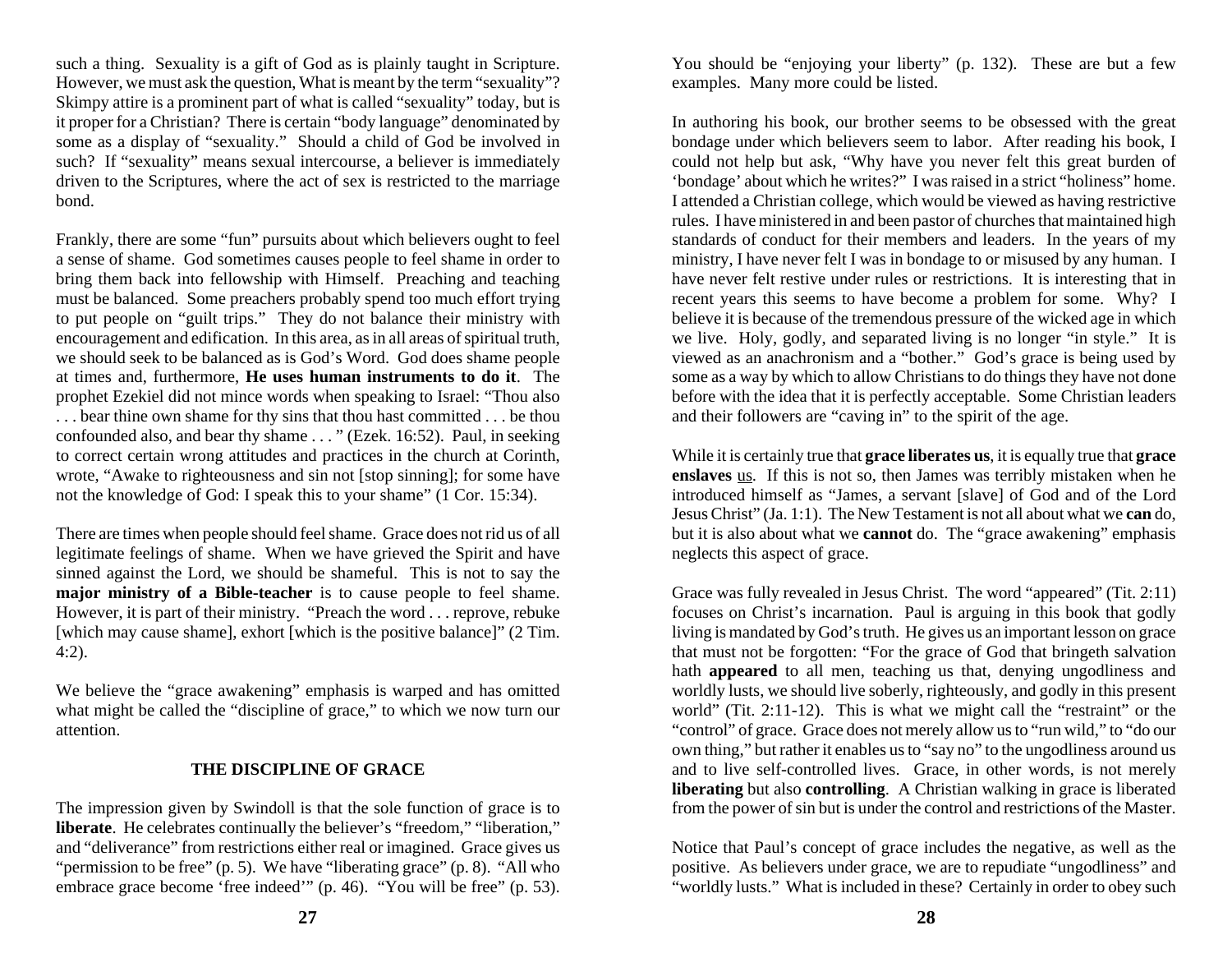a command, some specifics would have to be given. It is this that Swindoll resists. We are to avoid "ungodliness," but let no one presume to instruct us as to what it is. This we must figure out for ourselves because we want no authoritarian intrusion into our personal choices. This approach is neither practical nor scriptural.

The Christian life is a balance between negative and positive elements. This seems evident in verse 14, where we are told that God intends to "purify unto himself a peculiar people, zealous of good works."

It is interesting also that Paul instructs us as to how the truths of grace are to be communicated. "These things speak, and exhort, and rebuke with all authority. Let no man despise thee"  $(v, 15)$ . This seems to conflict with the notion that no one has the right to "tell another believer what to do."

Certainly there are some Christian leaders who have assumed more authority than they should. There are also some who employ their authority in repulsive and abrasive ways. However, we should not, on this account, draw back from the proper use of authority. Paul says, "these things," these matters about life under grace, should be communicated by God-called leaders with "authority" not with reticence. In other words, we are not to leave choices regarding Christian living simply to the unguided and uninstructed decision of each believer, but are to actively, boldly, and authoritatively call God's people to a life of holiness.

#### **THE INSTRUCTIONS OF GRACE**

What are some of the things God's grace "teaches us"?

**We are to be holy**. Holiness comes from within. The essence of holiness is not obedience to outward rules, but purity of heart. "Who shall ascend into the hill of the Lord? or who shall stand in his holy place? [in order to worship]. He that hath clean hands, and a pure heart . . . " (Ps. 24:3-4). The mind of the believer should be fixed on holy things (Phil. 4:8).

In emphasizing a life of personal separation, Peter reminds his readers of God's call to holiness: "As obedient children, not fashioning yourselves according to the former lusts in your ignorance: But as he which has called you is holy, so be ye holy in all manner of conversation; Because it is written, Be ye holy; for I am holy" (1 Pet. 1:14-16).

The same balance is seen here as elsewhere in Scripture. Holiness involves separation from evil ("the former lusts") and the exhibition of positive

godliness ("be holy"). God's grace motivates people toward holiness of life. In every pursuit of life we must ask ourselves the question, Is what I am doing holy? It may be "fun," but is it holy? It may be acceptable to other fellow Christians, but is it holy?

Many admonitions for personal holiness are to be found in the New Testament. Examples are as follows:

I Peter 2:11—"Dearly beloved, I beseech you as strangers and pilgrims, abstain from fleshly lusts, which war against the soul."

James 1:21—"Wherefore, lay apart [put aside] all filthiness."

Jude 23—" . . . hating even the garment spotted [polluted] by the flesh."

Romans 13:14—"But put ye on the Lord Jesus Christ, and make not provisions for the flesh, to fulfil the lusts thereof."

Every part of our inner and outer being should be holy to God. The Scripture is comprehensive in its call to holiness.

- 1. Purity of heart (Jer. 4:4-14; Joel 2:12; Ps. 19:14; 24:3-4; 51:10)
- 2. Purity of mind (Ps. 26:2; Jer. 4:14; Rom. 12:2; Col. 2:18)
- 3. Purity of worship (Gen. 35; Ex. 23:20-33)
- 4. Purity of body (Prov. 7; 1 Cor. 5:6)
- 5. Purity of ear (Rev. 2:7)
- 6. Purity of lip (Prov. 13:3; James 3; Eph. 4:25; 5:4)
- 7. Purity of music (Eph. 5:19-20)

**We must respect our body as God's temple**. "Flee fornication. Every sin that a man doeth is without the body; but he that commiteth fornication sinneth against his own body. What? Know ye not that your body is the temple of the Holy Ghost which is in you, which ye have of God, and ye are not your own? For ye are bought with a price; therefore glorify God in your body and in your spirit, which are God's" (1 Cor. 6:18-20).

Since the Holy Spirit dwells in the body of every believer, his body is a special place—it is where God lives on this earth. A question must be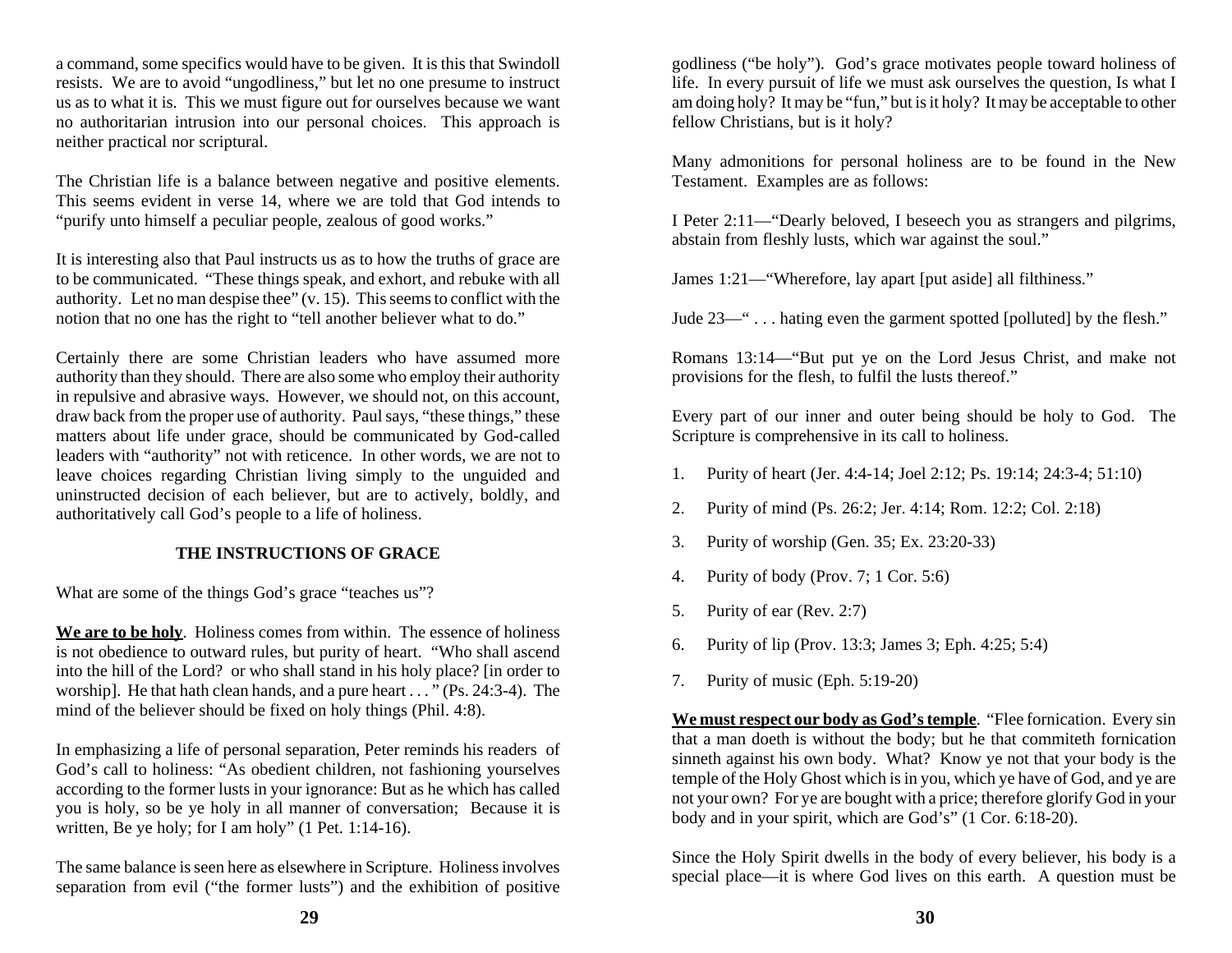constantly before us, Does this particular habit or action violate the sanctity of God's temple?

In his book, Swindoll argues for a greater display of grace toward believers who smoke. Other believers should not be so "intolerant" (p. 229). We should not lay "heavy expectations" on one another (p. 229). We don't provide sufficient "liberty" (p. 229). He wonders why we are more tolerant of smoking among unbelievers than we are among believers. There is a simple reason. The unbeliever is lost and blind and has no desire nor ability to live up to God's standards. However, when a person becomes a Christian, he acquires a different set of standards. We ought not to tolerate in the life of a believer the same sins we tolerate in the unbeliever. This is not to say we should ostracize a believer from the fellowship of the saints because he smokes. But neither should we allow him to continue without godly rebuke and instruction. It is not a demonstration of grace to allow a believer to continue doing something which is obviously contrary to Scripture. If the body is the temple of God, then smoking is wrong. This needs to be made clear but in love. Swindoll indicates smokers may not have been "dealt with yet by the spirit of God" (p. 229). Certainly we should be patient with weak believers, especially those who are new-born in the faith. The idea so prevalent in his book, that we are to refrain from rebuke of sin in their life, is simply not taught in the New Testament. The Holy Spirit "deals" with people through the godly instruction of other people.

We are to rid ourselves of bodily and spiritual defilement: "Having therefore these promises, dearly beloved, let us cleanse ourselves from all filthiness of the flesh and spirit, perfecting holiness in the fear of God" (2 Cor. 7:1). Here again is emphasized God's desire for purity of life. Believers are to rid themselves of all that would pollute, stain, contaminate, or defile. The word "filthiness" was used of sexual, ceremonial, or religious defilement. Sometimes in literature it referred to the defilement of paganism. Certainly it included all kinds of moral defilement. The word is used in the exhortation of Revelation 3:4, in which saints are commended "which have not defiled their garments," for, says the Lord, "they shall walk with me in white."

The pure and holy walk of the believer is a great and biblical concept, but what are its practical, everyday implications? I cannot "walk in white" unless I cleanse myself from "all filthiness of the flesh and spirit." What would be included under this? Advocates of "awakened grace" would hesitate to specify. To do so would be an incursion into the forbidden land of "legalism." We are not to tell people what they cannot do. Yet, if this be

so, how can teachers of God's Word ever hope to assist their listeners in knowing how to apply this Scripture?

In one place Swindoll suggests that styles of music (including rock music) are matters of personal preference and should remain so. However, a question is in order. Does rock music "defile flesh and spirit"? Abundant evidence can be offered to prove that it does. It is therefore contradictory to the principle of life given us in II Corinthians 7:1: "Having therefore these promises, dearly beloved, let us cleanse ourselves from all filthiness of the flesh and spirit, perfecting holiness in the fear of God." Should not our young people be told that? Am I a legalist if I teach publicly that rock music is of the devil and is out-of-bounds for the Christian who desires to be godly? No. I am simply applying in a sane and proper way the principles of life which God has given to us.

**We are to repudiate the works of the flesh**. In Galatians 5, Paul announces that believers have "been called unto liberty" (Gal. 5:13). It is this note that Swindoll sounds with great gusto throughout his book. However, this truth needs to be placed in context. Paul goes on to warn that the doctrine of liberty should not be used "for an occasion to the flesh," that is, as an excuse to indulge in fleshly activities contrary to God's Word. The Spirit-controlled life is emphasized—"Walk in the Spirit, and ye shall not fulfil the lust of the flesh" (Gal. 5:16). The believer has a supernatural Helper as he battles the evil influences of his old nature. We can live victoriously for Jesus.

Then, Paul "makes a list" (an "anathema" for those "awakened by grace"). Fifteen specific sins are on his list. Paul saw no violation of the principle of grace in specifying sins the believer should avoid. This, by the way, is done in the epistle which, perhaps more than any other, defends the great doctrine of grace (Gal. 5:19-21).

Several of the sins listed by Paul would require application to modern-day living. This has already been pointed out earlier when discussing another list given to us in Ephesians four. There is, for instance, the word "uncleanness" (impurity). What areas of life would be covered by this word? There is also the word "lasciviousness" (debauchery). The word carries the thought of "licentiousness, wantonness, or excess." There would, no doubt, be a number of areas in contemporary society to which this word could be applied. Is one a legalist for applying it and calling attention to the fact that participation in given activities would be "lascivious"? If one refuses to make proper applications, one emasculates the biblical teaching on personal separation from the world and greatly restricts the preaching power of God's servant.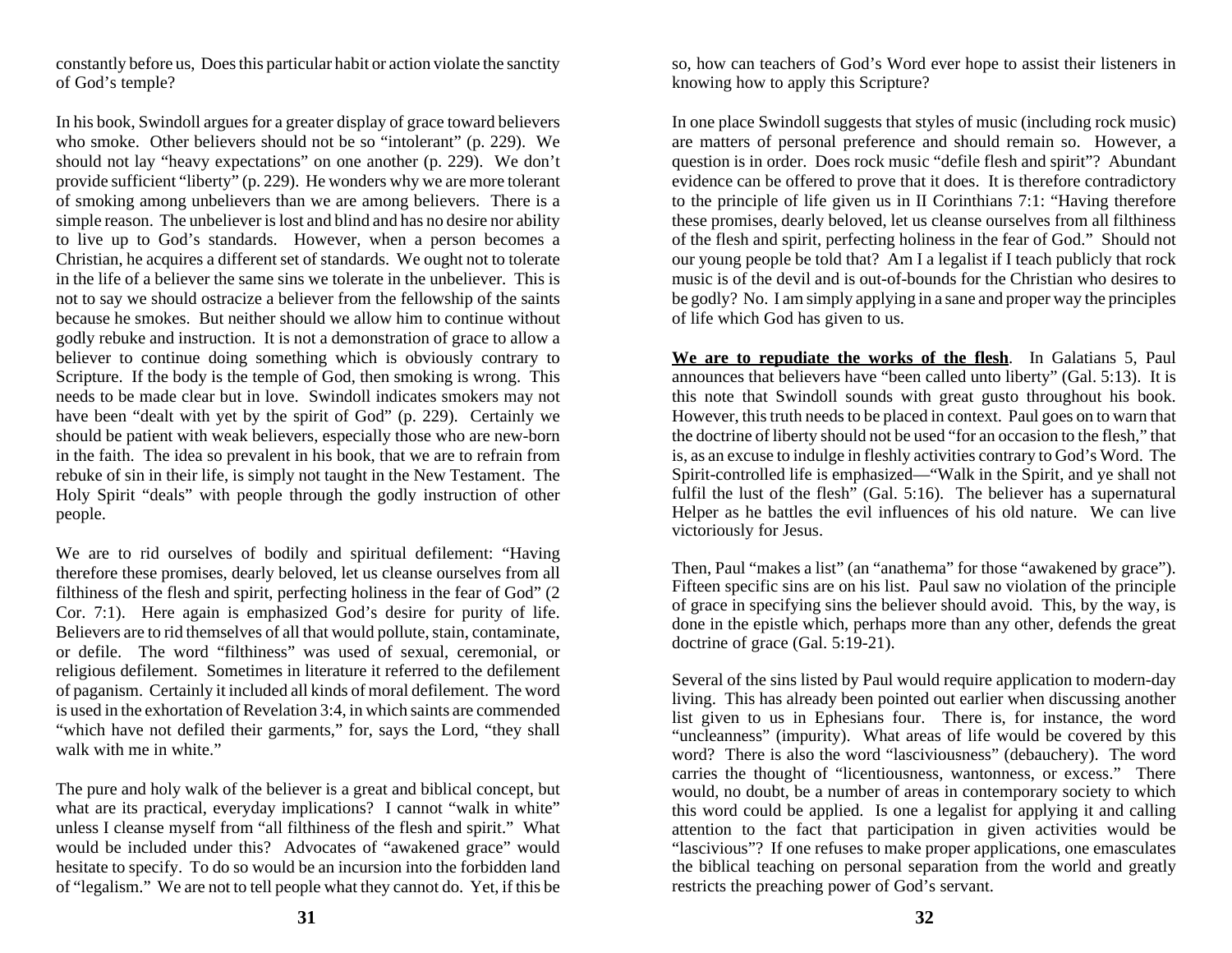There is another interesting matter to note in Paul's discussion in Galatians. After specifying many categories of sins, he employs the term "and such like" (Gal. 5:21). He is thereby telling us not all sins of the flesh are mentioned here. There are others of similar repulsive character. How are we to determine what they are? Swindoll says we should only obey scriptural lists and not human lists (p. 132). But here is a list inviting additions—"and such like." How are we to know what are "such like" sins? We must study the Scriptures and use godly judgment in such determinations. This is not legalism. It is Spirit-controlled discernment.

**We are to repudiate the world**. Under grace we are forbidden to love the world and "the things that are in the world" (1 Jn. 2:15). A summary of those "things" is given in verse 16: "the lust of the flesh, the lust of the eyes and the pride of life." One does not have to look far nor to be superdiscerning in order to find quite a few things in modern society which are "of the world." Of course, worldliness should never be received as simply the pursuit of certain vices or pleasures. Worldliness is rooted in the heart—it is an attitude. Some who would never dream of listening to rock music or consuming alcohol may, nevertheless, be worldly in their hearts.

We are told not to be "conformed to this world" (Rom. 12:2). The real key to obedience to this command is found in the previous verse. It is a **positive** command—"present your bodies a living sacrifice, holy, acceptable to God!" For those whose motivating desire is to please God and to be holy, the prohibitions to conformity to the world are not irksome. If we are given up to God, we want nothing to do with this foul world that is in enmity to Him. A desire for holiness causes us to repudiate the world.

#### **ADMONITIONS FOR FUNDAMENTALISTS**

No one is perfect, fundamentalists included. While we believe Charles Swindoll is skewed in his presentation of grace, we must also face the fact that fundamentalists have not always thought clearly in this area nor conducted themselves with Christian grace. Paul's words are appropriate for us: "Let a man examine himself" (1 Cor. 11:28).

**What we should avoid**. Fundamentalists often have been guilty of majoring on minors. This is not to say there is no place for minors, but they must be viewed in proper priority of importance. One must discern the relative importance of differing issues and react accordingly. Christ rebuked the Pharisees for paying undue attention to the matter of tithing while neglecting "the weightier matters of the law, judgment, mercy, and faith" (Matt. 23:23). The Lord did not suggest that tithing was unimportant

and should be abandoned, simply that some duties are more important than others. There must be a balance. "These [the paying of tithes] ought ye to have done, and not to leave the other [the development of judgment, mercy, and faith] undone." The nature of women's attire, for instance, can have important moral implications. Such an issue is governed by one's attitude of heart. We can aim at the hemline but miss the heart.

God says, "Pride goeth before destruction, and an haughty spirit before a fall" (Prov. 16:18). Those attempting to stand for standards of righteousness can sometimes develop a spirit of pride in their stand. "We are more holy than any other church in town." We had best be very careful of such attitudes. Since we have been talking about grace, we ought to remember the words of James: "God resisteth the proud, but giveth grace unto the humble" (Ja. 4:6). Some fundamentalist leaders who have been very strong in their promotion of outward standards of personal separation have themselves fallen into sin and disgraced the ministry. They became proud of their large churches and Christian schools, impressed with their own accomplishments, and, while demanding righteous standards of others, did not follow such themselves. Their inconsistencies have caused other men, disillusioned by poor example, to reject a stricter view of the Christian life as hypocritical and embrace the "grace awakening" philosophy.

There are those among us who possess contentious spirits. While addressed to women in the context, Paul's warnings should not be lost on Christian leaders. There are an abundance of "tattlers" and "busybodies" abroad in fundamentalism, persons "speaking things which they ought not" (1 Tim. 5:13). Sometimes these contentions revolve around the outward standards of righteousness. Some are "doting about questions and strifes of words," or, as someone has rendered it, possessing "a morbid interest in controversial questions" (1 Tim. 6:4). We who battle for the faith and for righteousness must be exceedingly careful lest we love the battle more than we love the Lord.

**What we should practice**. There is a happy balance to be achieved. We must be **loving but not gullible**. Swindoll views those who hold stricter views of personal separation as unloving and overly critical. As we have already observed, some believe Christian love accepts everyone and everything without any critical assessments. Surely we cannot follow this approach. Love "rejoiceth not in [accept or approve of] iniquity" (1 Cor. 13:6). We are specifically instructed as to what we are to do: "Prove all things [examine everything carefully]; hold fast that which is good" (1 Thess. 5:21).